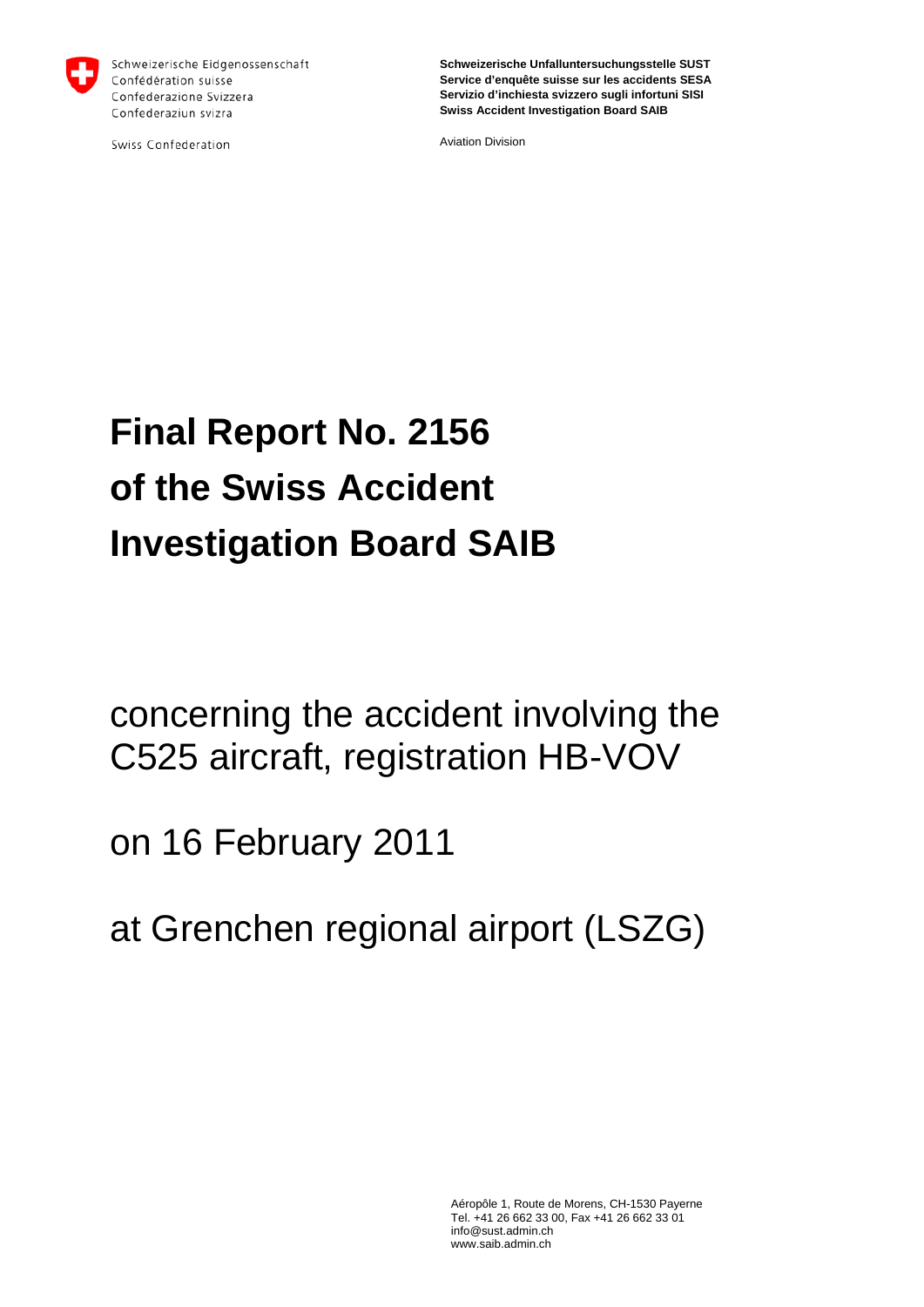### **Ursachen**

Der Unfall ist auf eine Kollision mit Hindernissen nach dem Pistenende zurückzuführen, weil das Flugzeug während des Startlaufs die zu erwartende Beschleunigung nicht erreichte und dieser trotzdem fortgesetzt wurde.

Folgende Faktoren wurden als ursächlich ermittelt:

- Eine reduzierte Beschleunigung des Flugzeuges während des Starts aufgrund der gesetzten Feststellbremse.
- Der fehlende Entschluss der Besatzung, auf die reduzierte Beschleunigung mit einem Startabbruch zu reagieren.

Zum Unfall beigetragen hat, dass das Flugzeug keine Warnvorrichtung aufwies, welche beim Einleiten des Startlaufs auf eine gesetzte Feststellbremse hinweist.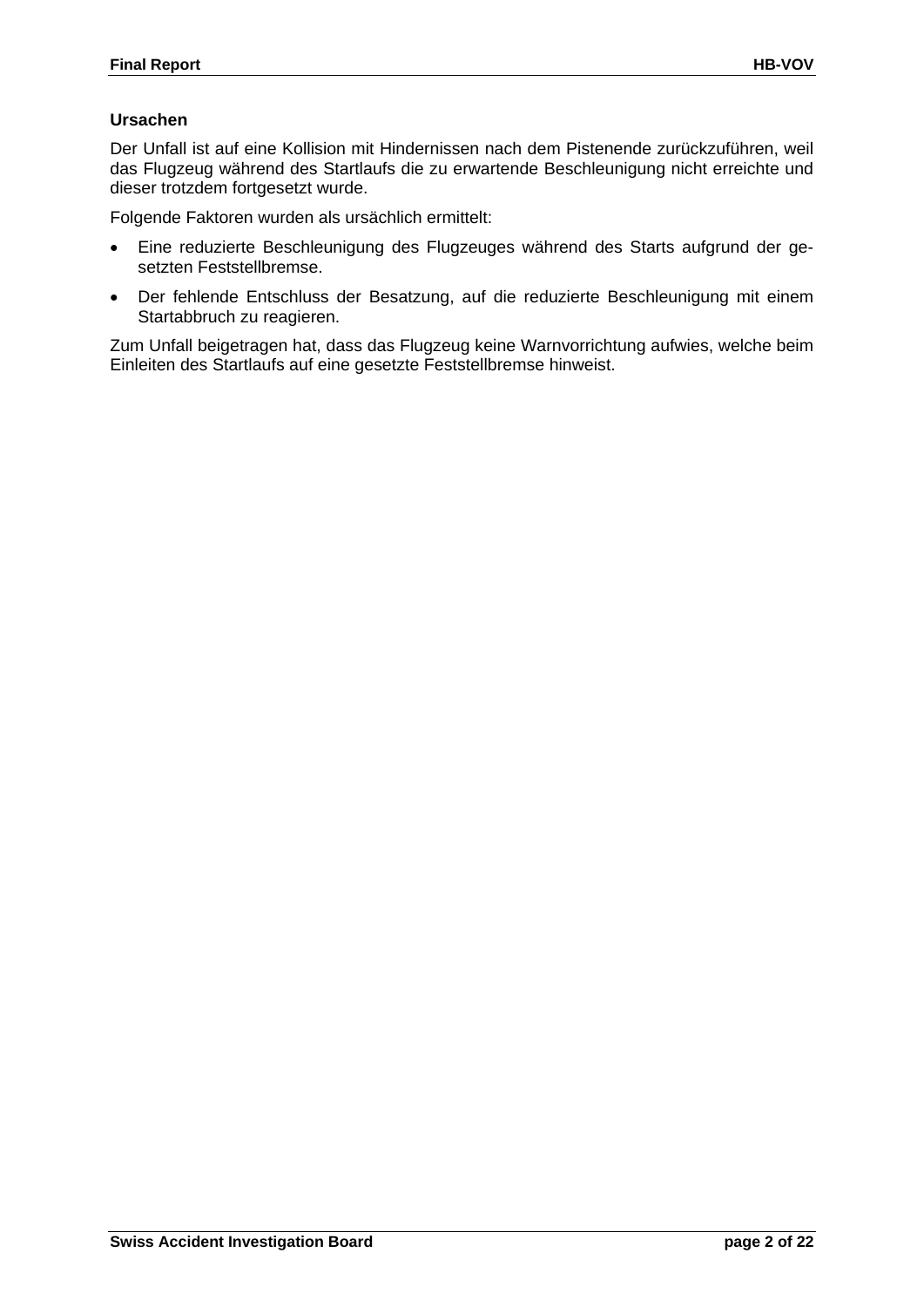## **General information on this report**

This report contains the Swiss Accident Investigation Board's (SAIB) conclusions on the circumstances and causes of the accident which is the subject of the investigation.

In accordance with Art 3.1 of the  $10<sup>th</sup>$  edition, applicable from 18 November 2010, of Annex 13 to the Convention on International Civil Aviation of 7 December 1944 and Article 24 of the Federal Air Navigation Act, the sole purpose of the investigation of an aircraft accident or serious incident is to prevent accidents or serious incidents. The legal assessment of accident/incident causes and circumstances is expressly no concern of the accident investigation. It is therefore not the purpose of this investigation to determine blame or clarify questions of liability.

If this report is used for purposes other than accident prevention, due consideration shall be given to this circumstance.

The definitive version of this report is the original in the German language.

All times in this report, unless otherwise indicated, are stated in local time (LT). At the time of the accident, Central European Time (CET) applied as local time in Switzerland. The relation between LT, CET and coordinated universal time (UTC) is:  $LT = CET = UTC + 1 hour.$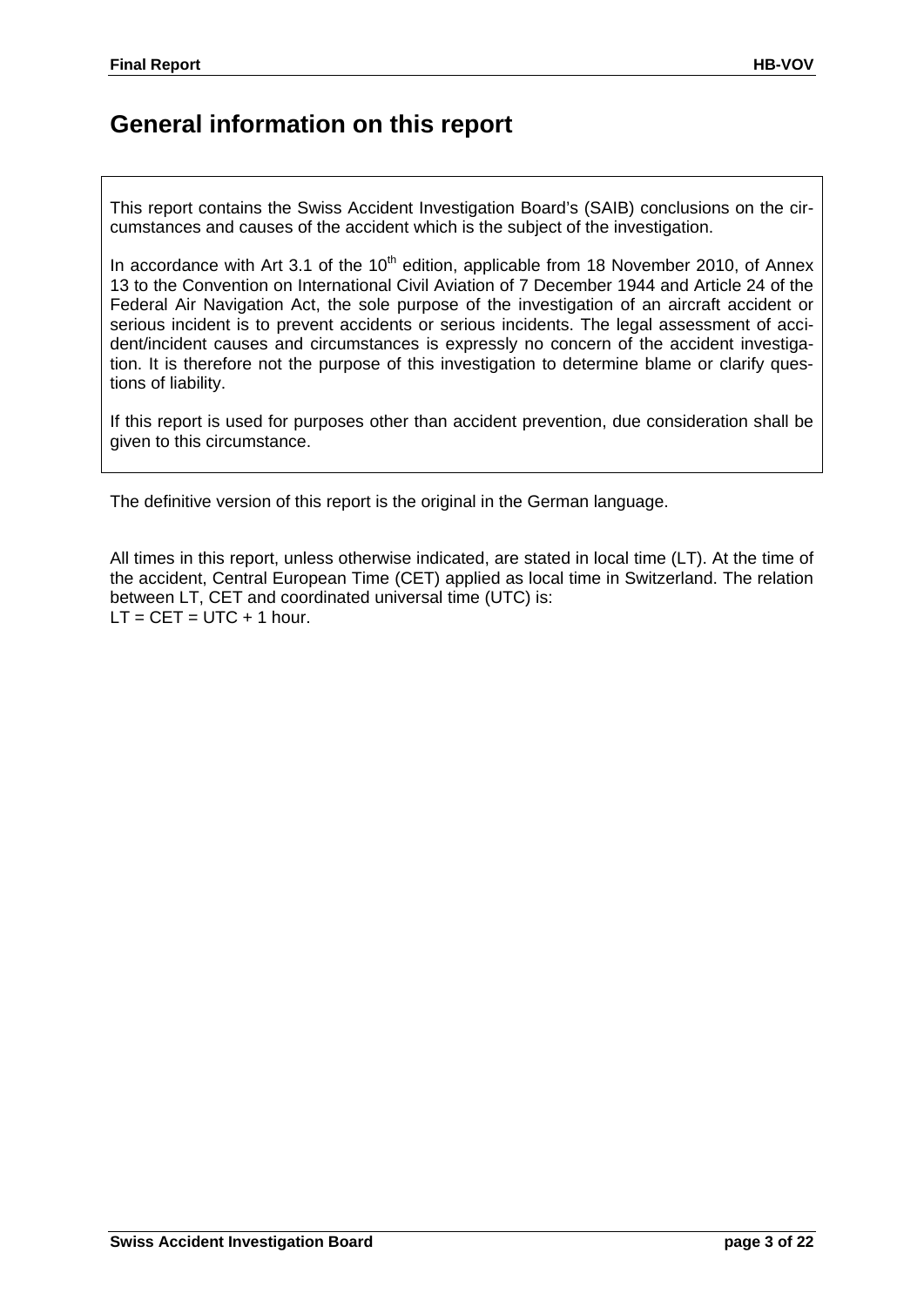# **Final Report**

| <b>Aircraft type</b>                                                                                                                                                                              | <b>Cessna Citation C525</b>                                                                                                                                                             |                                                                                                 | <b>Registration HB-VOV</b>                                                                                                           |  |
|---------------------------------------------------------------------------------------------------------------------------------------------------------------------------------------------------|-----------------------------------------------------------------------------------------------------------------------------------------------------------------------------------------|-------------------------------------------------------------------------------------------------|--------------------------------------------------------------------------------------------------------------------------------------|--|
| <b>Operator</b>                                                                                                                                                                                   | Swiss Private Aviation Ltd., GAC, 8058 Zurich airport                                                                                                                                   |                                                                                                 |                                                                                                                                      |  |
| Owner                                                                                                                                                                                             |                                                                                                                                                                                         | Mathys Aviation Ltd., Flughafenstrasse 117,<br>2540 Grenchen, Switzerland                       |                                                                                                                                      |  |
| <b>Commander</b>                                                                                                                                                                                  | Swiss citizen, born 1944                                                                                                                                                                |                                                                                                 |                                                                                                                                      |  |
| <b>Licence</b>                                                                                                                                                                                    | Airline transport pilot licence aeroplane (ATPL(A)) according to<br>Joint Aviation Requirements (JAR), first issued by the Federal Of-<br>fice of Civil Aviation (FOCA) on 14 July 1980 |                                                                                                 |                                                                                                                                      |  |
| <b>Essential ratings</b>                                                                                                                                                                          | Type rating C525 with instrument flying rating as pilot in command,<br>valid till 25 March 2011.                                                                                        |                                                                                                 |                                                                                                                                      |  |
| <b>Medical fitness cer-</b><br>Class 1 / 2, restrictions: VDL (shall wear corrective lenses and<br>carry a spare set of spectacles), valid from 29 November 2010 till<br>tificate<br>15 June 2011 |                                                                                                                                                                                         |                                                                                                 |                                                                                                                                      |  |
| total<br><b>Flying hours</b>                                                                                                                                                                      |                                                                                                                                                                                         | 14 421:30 hours                                                                                 | during the last 90 days 19:44 hours                                                                                                  |  |
|                                                                                                                                                                                                   | on the accident type                                                                                                                                                                    | 107:24 hours                                                                                    | during the last 90 days 15:05 hours                                                                                                  |  |
|                                                                                                                                                                                                   |                                                                                                                                                                                         |                                                                                                 |                                                                                                                                      |  |
| Co-pilot                                                                                                                                                                                          |                                                                                                                                                                                         | Swiss citizen, born 1980                                                                        |                                                                                                                                      |  |
| <b>Licence</b>                                                                                                                                                                                    |                                                                                                                                                                                         | Civil Aviation (FOCA) on 27 June 2005                                                           | Commercial pilot licence aeroplane (CPL(A)) according to Joint<br>Aviation Requirements (JAR), first issued by the Federal Office of |  |
| <b>Essential ratings</b>                                                                                                                                                                          |                                                                                                                                                                                         | Type rating C525 with instrument flying rating as pilot in command,<br>valid till 25 June 2011. |                                                                                                                                      |  |
| <b>Medical fitness cer-</b><br>tificate                                                                                                                                                           |                                                                                                                                                                                         | Class 1 / 2, no restrictions, valid from 23 August 2010 to 8 Sep-<br>tember 2011                |                                                                                                                                      |  |
| total<br><b>Flying hours</b>                                                                                                                                                                      |                                                                                                                                                                                         | 1705:22 hours                                                                                   | during the last 90 days 16:25 hours                                                                                                  |  |
|                                                                                                                                                                                                   | on the accident type                                                                                                                                                                    | 178:00 hours                                                                                    | during the last 90 days 10:42 hours                                                                                                  |  |
|                                                                                                                                                                                                   |                                                                                                                                                                                         |                                                                                                 |                                                                                                                                      |  |
| <b>Location</b>                                                                                                                                                                                   |                                                                                                                                                                                         | Regional airport Grenchen (LSZG)                                                                |                                                                                                                                      |  |
| <b>Coordinates</b>                                                                                                                                                                                |                                                                                                                                                                                         |                                                                                                 | <b>Elevation</b><br>430 m AMSL                                                                                                       |  |
| Date and time                                                                                                                                                                                     |                                                                                                                                                                                         | 16 February 2011, 08:53 LT                                                                      |                                                                                                                                      |  |
|                                                                                                                                                                                                   |                                                                                                                                                                                         |                                                                                                 |                                                                                                                                      |  |
| Type of operation                                                                                                                                                                                 | <b>IFR</b> private                                                                                                                                                                      |                                                                                                 |                                                                                                                                      |  |
| <b>Flight phase</b>                                                                                                                                                                               | Take-off                                                                                                                                                                                |                                                                                                 |                                                                                                                                      |  |
| <b>Type of accident</b>                                                                                                                                                                           |                                                                                                                                                                                         | Collision with obstacle                                                                         |                                                                                                                                      |  |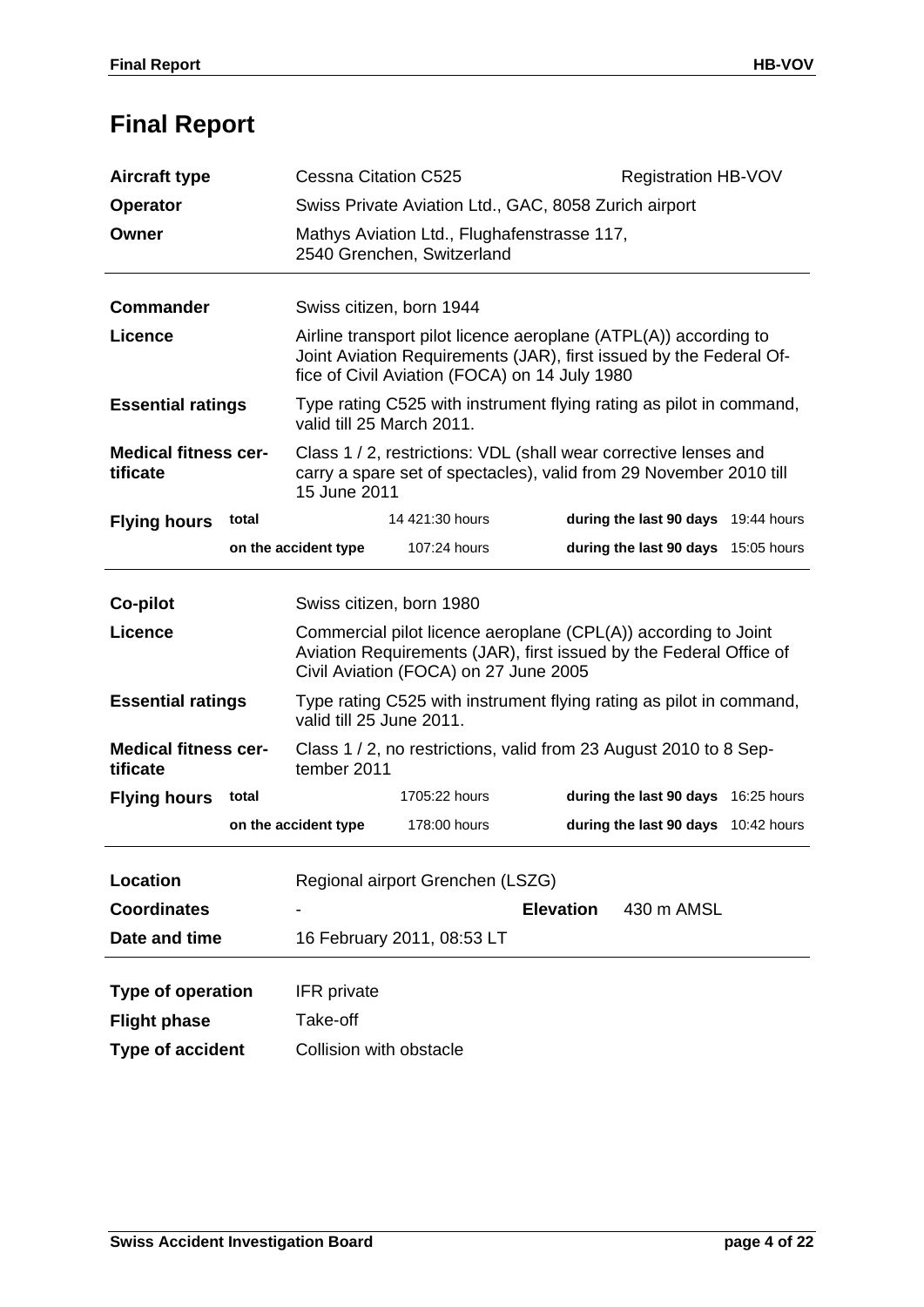## **Injuries to persons**

| Injuries | Crew | Passengers | Total number<br>of occupants | <b>Others</b>  |
|----------|------|------------|------------------------------|----------------|
| Fatal    | 0    | 0          | 0                            | 0              |
| Serious  | 0    | 0          | 0                            | 0              |
| Minor    | 0    | O          | 0                            | 0              |
| None     | 2    | 0          | 2                            | Not applicable |
| Total    | 2    | 0          | 2                            |                |

| Damage to aircraft | Badly damaged |
|--------------------|---------------|
|                    |               |

**Other damage** End-of-runway light, minor damage to grassland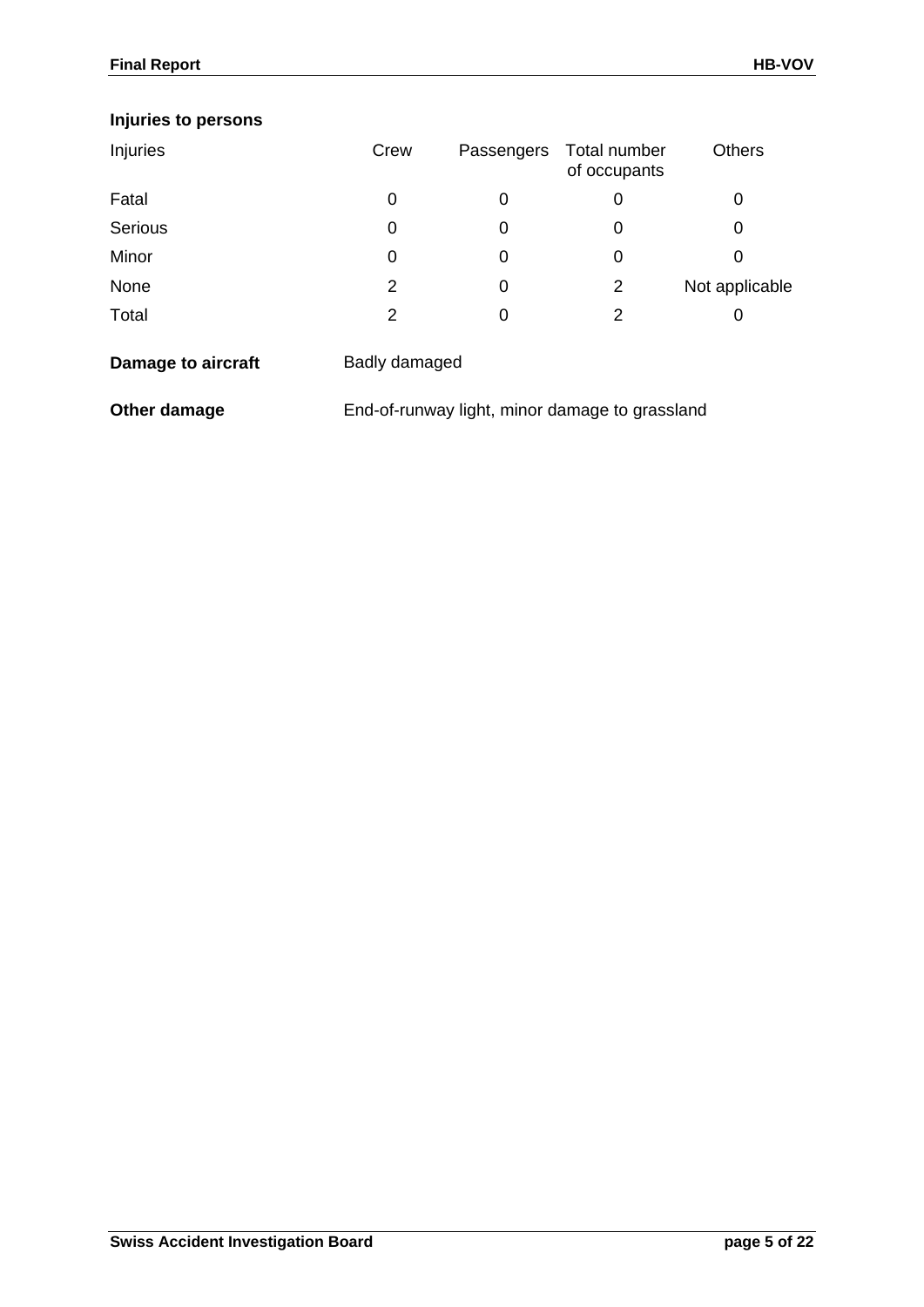#### **1 Factual information**

#### **1.1 Pre-history and history of the flight**

#### 1.1.1 General

For the following description of the pre-history and history of the flight, the recordings of the radiotelephony communication, radar data and the statements of the crew members and air traffic controllers were used. The recordings of the installed enhanced ground proximity warning system (EGPWS) and of the engine data were used for purposes of comparison.

The co-pilot was pilot flying (PF) and the commander was pilot not flying (PNF). It was a ferry flight under instrument flight rules (IFR) from Grenchen regional airport (LSZG) to the scheduled destination of Newquay Cornwall (EGHQ).

#### 1.1.2 Pre-history

The ferry flight of the Citation C525 aircraft, registration HB-VOV, was a private flight and was made under the air operator certificate (AOC) and in accordance with the standard operating procedures (SOP) of Swiss Private Aviation (cf. chapter [1.4.1\)](#page-13-0).

Flight preparation was carried out using a Mathys Aviation (MAv) flight preparation checklist. As contractually regulated, the crew had at their disposal the preflight planning system (PPS) as a tool for flight preparation.

When he came on duty, the commander ascertained that all points of the flight preparation checklist had been completed correctly. This included, among other things, in addition to the calculation of the mass and balance, the determination of the take-off performance, using the "Performance Guru" software. The abovementioned calculations were performed on 15 February 2011 and the corresponding documents printed out (cf. chapter 1.2.4).

The crew then jointly studied the weather and the NOTAM for the forthcoming flight. Subsequently, the copilot completed cockpit preparation and took care of the catering, while the commander carried out the outside check of the aircraft. The aircraft was then towed by the crew with the aid of a tractor from the hangar to the refuelling point and refuelled with 590 litres of Jet A1. Therefore there was an actual block fuel of 2290 lb on board, corresponding to a maximum endurance of 2 hours 44 minutes. Then the aircraft was towed to stand "white alpha" and the parking brake was set.

#### 1.1.3 History of the flight

On 16 February 2011 aircraft HB-VOV left stand "white alpha" at 08:48 LT. The crew had previously received the necessary clearance to take off from runway 07 after a request to Grenchen aerodrome control (tower). The de-icing system was switched on from the outset in view of the prevailing conditions. The taxi checklist was completed on the short route to the runway 07 holding position via taxiway WHISKEY. This included, among other things, testing the functionality of the brakes, which was carried out by both crew members. No anomalies were found.

At approximately the same time, the Grenchen aerodrome control air traffic control officer (ATCO) arranged for a runway inspection, as visibility did not allow a view from the tower to the end of runway 07. As the ATCO stated, this procedure is applied to ensure that there is nothing on the runway.

After receiving clearance at 08:51 LT, the commander steered the aircraft onto runway 07 and initially turned west, in order to have the maximum runway length available for the subsequent take-off (backtrack). After a further 180 degree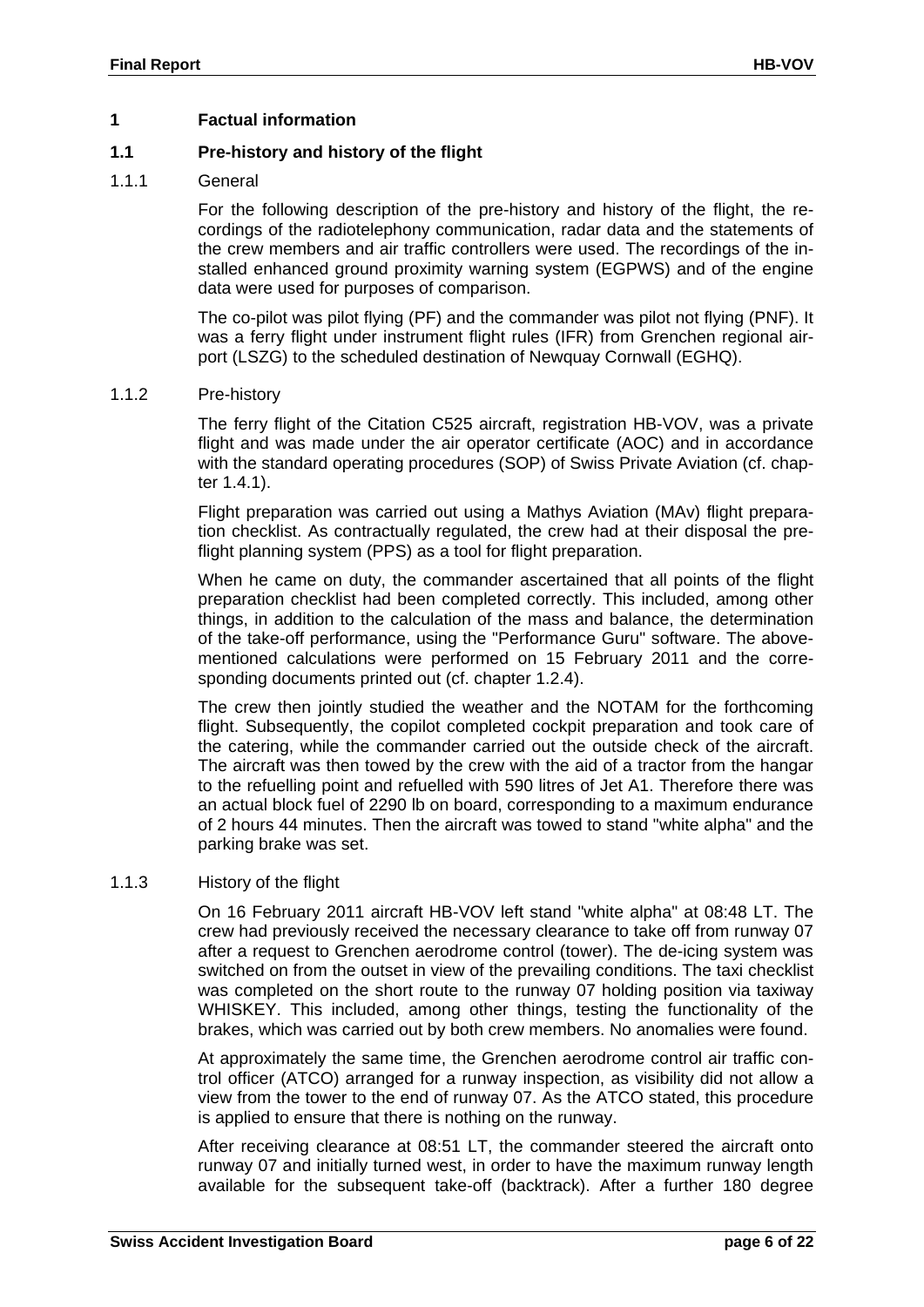clockwise turn, HB-VOV was positioned just north of the runway centerline, pointing to the east. To take advantage of the available runway length, the commander, according to his own statements, did not manoeuvre the aircraft precisely onto the runway centerline.

The ATCO observed HB-VOV taxiing onto the runway and instructed the crew to hold on the runway, as a runway inspection was still in progress. In view of the expected delay, the commander then set the parking brake.

At 08:53:43 LT, the crew of HB-VOV received take-off clearance: *"Hotel Oscar Victor, wind zero six zero degrees six knots, runway zero seven, cleared for takeoff"*. The commander then switched on the pitot heater and landing lights, pushed the thrust levers forward and handed control over to the copilot. He instructed the copilot, in view of the reduced visibility, to carry out a so-called standing take-off. At a power setting with a low-pressure compressor speed N1 of approximately 90% of the rated speed the copilot took his feet off the brake pedals, set take-off thrust and steered the aircraft on the runway centerline. The set take-off thrust was checked by both crew members.

The ATCO watched the HB-VOV take-off roll. At the position of taxiway NOVEM-BER she believed she noticed slower acceleration than usual. In her experience, it was common for HB-VOV to lift off at approximately the runway 25 touchdown point for single-engine aircraft with fixed landing gear (cf. [Annex 1\)](#page-21-0). At this point however, HB-VOV was still on the ground, according to her statement.

After checking the take-off thrust and the speed indications at the beginning of the take-off roll, the commander had the impression that the aircraft's acceleration was lower than usual. HB-VOV attained a speed of 80 kt before taxiway ECHO 1 (cf. [Annex 1\)](#page-21-0), i.e. rather late, but still within a framework which seemed acceptable to the commander. On reaching rotation speed  $(V_R)$ , in the co-pilot's estimation approximately 250 m before the end of the runway, the commander called out *"rotate"*, whereupon the copilot pulled on the control column. Both crew members immediately noticed that the nose of the aircraft was not lifting. After a repeated callout by the commander, he too pulled on the control column. On overshooting the end of the runway, the right main landing gear of HB-VOV struck a "end-of-runway" light, which was perceived by the crew as a distinctly noticeable impact. On the transition from the runway to the grass, the copilot, according to his statement, had the feeling that it was no longer possible to continue the take-off and briefly reduced power. But at approximately the same time, the copilot noted that HB-VOV had already lifted off and applied full power again. At the same time, he asked the commander whether the take-off process should continue. The latter answered the copilot's question in the affirmative, with the consideration that they would perhaps still have a chance to get the aircraft into the air. The events from overshooting the end of the runway to lift-off of HB-VOV, after a roll of more than 100 metres in the adjacent meadow, occurred within a few seconds. In the process the aircraft crossed a small stream bed running perpendicular to the runway.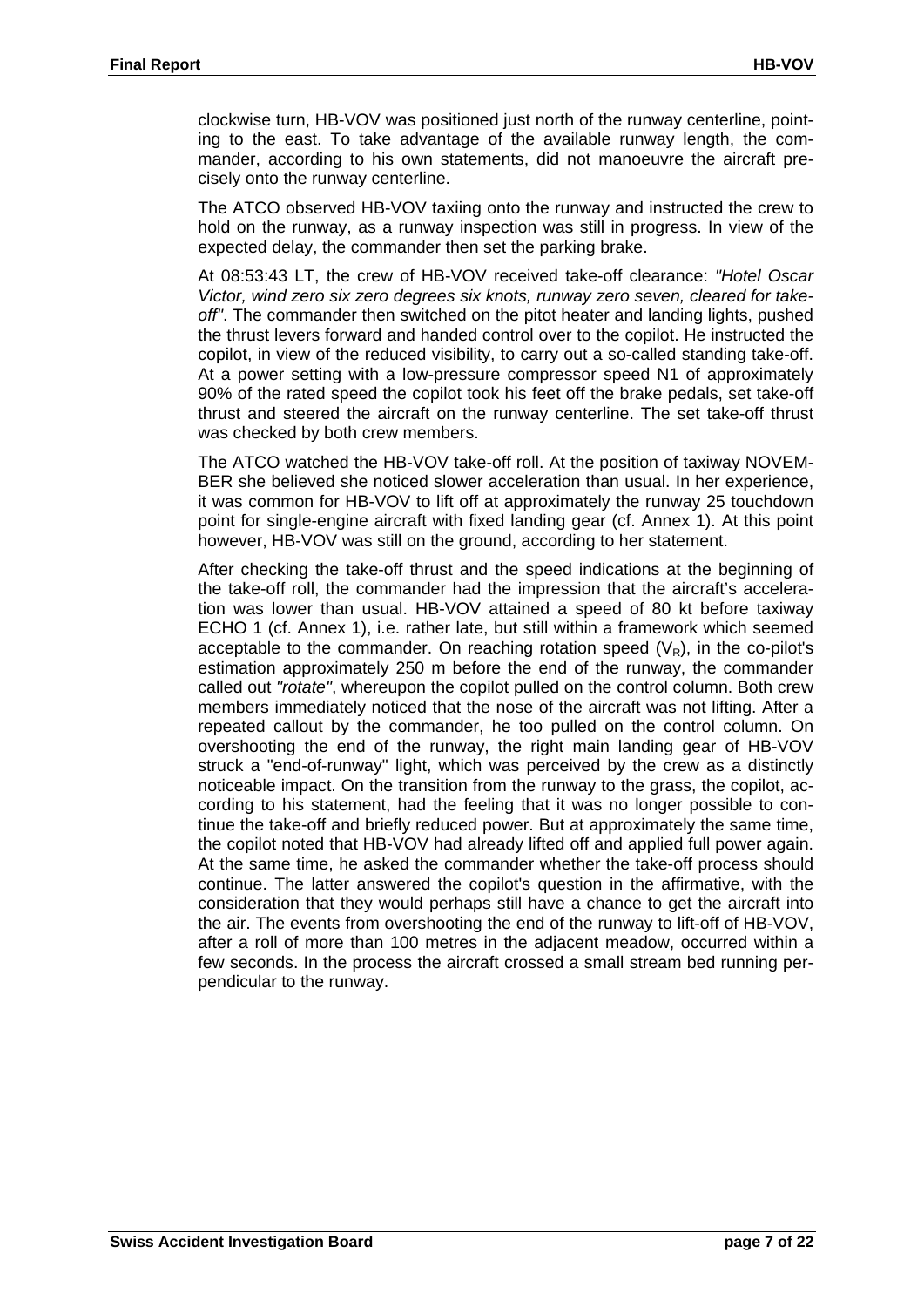

**Figure 1:** View in the direction of departure at the end of runway 07. In the foreground on the right: the end-of-runway light which was struck (circled in orange).



**Figure 2:** Adjacent meadow beyond the end of runway 07 at Grenchen regional airport. **1:** Traces of blocked brakes shortly before the end of runway 07 with a length of 2.6 m and 13.6 m respectively; **2**: damaged end-of-runway light; **3**: tracks in the adjacent meadow with a total length of approximately 118 m and 110 m respectively. After almost 40 metres, a small stream bed runs from north to south.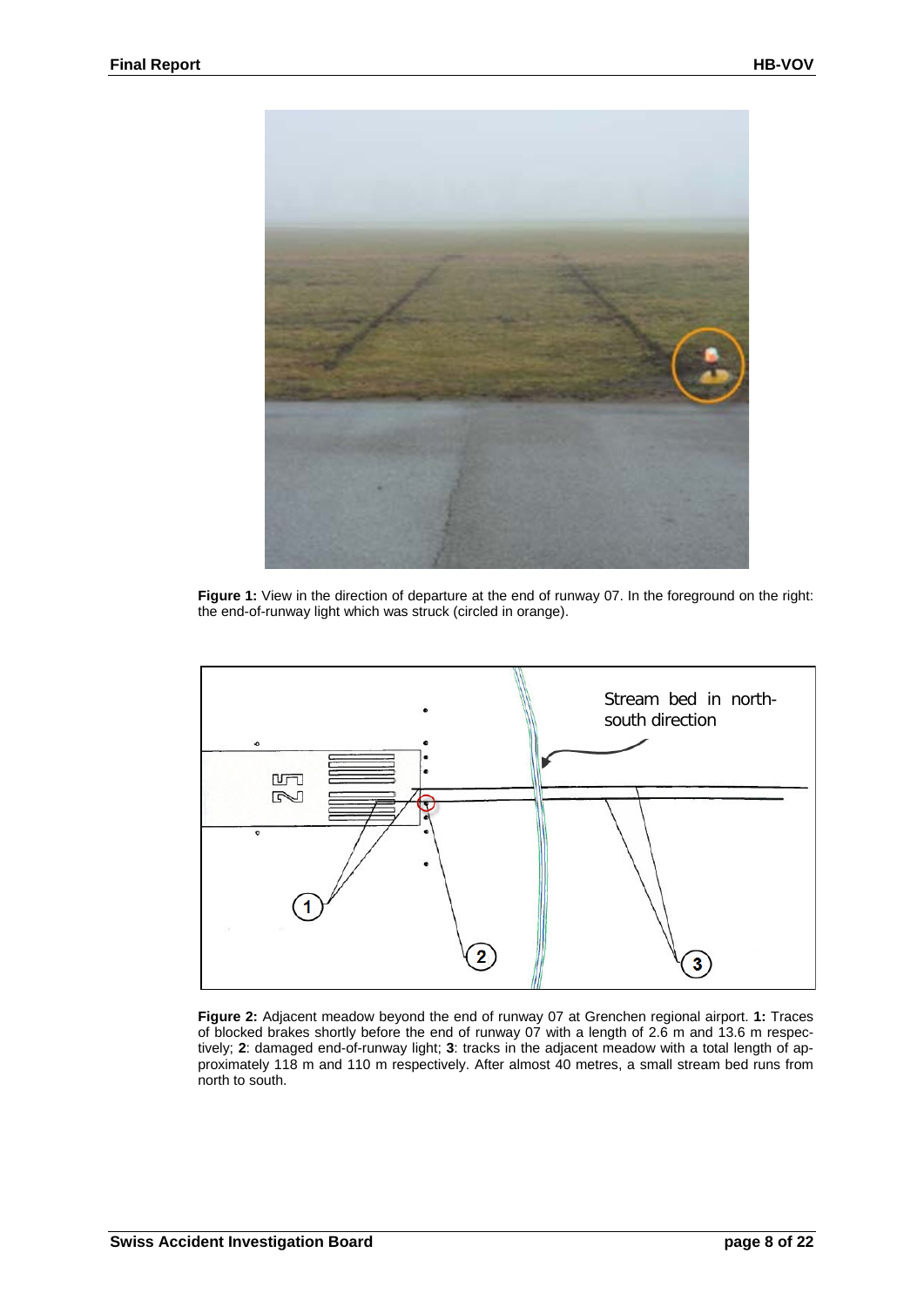The ATCO, who was monitoring the take-off roll, heard a click on the radio frequency as HB-VOV approached the end of the runway. She took up the binoculars and was still able to see the aircraft's strobe lights. Then she made sure on the radar screen that HB-VOV had actually lifted off.

Once the aircraft had attained the normal attitude for a climb at the appropriate take-off safety speed  $V_2$ , the commander reduced power to maximum continuous thrust (MCT*)* and retracted the flaps. Then the crew realised that the parking brake was still set. The commander retracted the landing gear and detected that the red warning light did not go out. He instructed the copilot to keep the speed low and extended the gear again. All three landing gear indicators indicated green. At an altitude of approximately 3500 ft AMSL, HB-VOV was transferred to Berne arrival air traffic control. As part of the climb check, the de-icing system was switched off again.

The crew subsequently decided to make an alternate landing at Zurich airport. The crew did not declare an emergency and did not apply for landing priority. According to the landing gear indicators in the cockpit, the crew assumed that the landing gear was extended and locked. For this reason they did not make a low pass at Zurich airport for an external visual check of the landing gear.

After the approach and landing, HB-VOV exited runway 14 at the end via taxiway HOTEL 3. The crew then waived a visual check and taxied the aircraft directly to the stand on the apron near the General Aviation Centre (GAC).

As a result of the collision of the right main landing gear of HB-VOV with the endof-runway light and the subsequent crossing of the stream bed, structural damage was found in the area of the nose gear and main gear, as well as to both rear wing spars. Also, a certain asymmetry was ascertained in the dimensions of the aircraft.

The two pilots were uninjured in the accident.

#### **1.2 Aircraft information**

 $1.2.1$ 

| General                         |                                                                                     |
|---------------------------------|-------------------------------------------------------------------------------------|
| Registration                    | HB-VOV                                                                              |
| Aircraft type                   | CE 525 CJ1+                                                                         |
| Characteristics                 | Seven-seater business aircraft with twin<br>jet engines                             |
| Manufacturer                    | Cessna Aircraft Company, Wichita, USA                                               |
| Year of manufacture             | 2008                                                                                |
| Serial number                   | 525-0665                                                                            |
| Engine type                     | <b>Williams International FJ44-1AP</b>                                              |
| Max. permitted take-off mass    | 10 700 lb (4853 kg)                                                                 |
| Max. permitted landing mass     | 9900 lb (4491 kg)                                                                   |
| Mass and centre of gravity      | The mass and centre of gravity of the<br>aircraft were within the permitted limits. |
| <b>Technical limitations</b>    | None                                                                                |
| Aircraft category               | B                                                                                   |
| Minimum visibility for take-off | 150 m                                                                               |
|                                 |                                                                                     |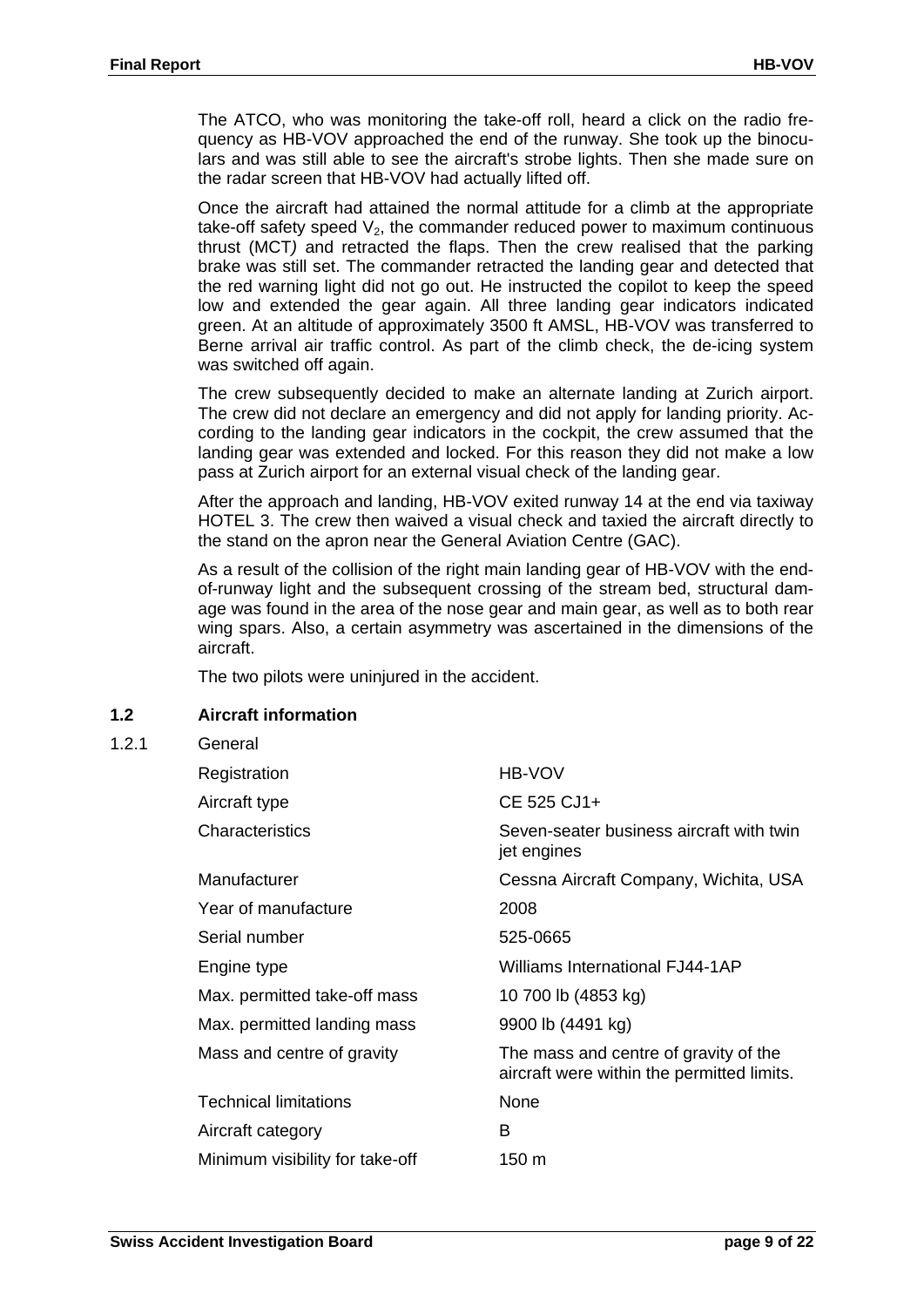| Flying with gear extended | No information from the manufacturer<br>concerning increased consumption.                                                                                                                                       |
|---------------------------|-----------------------------------------------------------------------------------------------------------------------------------------------------------------------------------------------------------------|
| Licence                   | The aircraft is licensed for single pilot<br>operation (single pilot aircraft – SPA).<br>Under Swiss Private Aviation the C525<br>aircraft was operated with a two-person<br>crew (multi pilot aircraft – MPA). |

#### 1.2.2 Information on the parking brake

In order to set the parking brake, the activation lever for the parking brake must be pulled with the brake pedals depressed. In the process, in the brake units of the main landing gear the prevailing hydraulic pressure is maintained by means of a corresponding parking brake control valve. In this context, the pressure level of the sealed hydraulic fluid is dependent on the pressure applied by the pilot on the brake pedals. To release the parking brake, the brake pedals must again be depressed with the feet and at the same time the parking brake activation lever must be pushed. It is not sufficient to briefly increase the pressure on the brake pedals and then reduce it. In the cockpit of the CE 525 CJ1+ there is neither an indication as to whether the parking brake is set nor a corresponding alarm signal when take-off power is applied if the parking brake is not released. Only later models of the C525 Series have an installed parking brake indicator.

For this category of aircraft, installation of a corresponding warning system is not necessary for certification.



**Figure 3:** The actuating lever for the parking brake is located left of the commander's control column (circled in orange).

<span id="page-9-1"></span>**Figure 4:** The actuating lever of the parking brake is concealed by the commander's left knee.

<span id="page-9-0"></span>This fact was known to the crew. In addition, the crew stated that the parking brake was working normally up to the time of the accident.

A check of the functioning of the braking system after the accident revealed no abnormalities.

The commander also stated that the actuating lever of the parking brake was not easy to identify from his seat (cf. [Figure 3](#page-9-0) and [Figure 4\)](#page-9-1). To see this, he would have had to bend forward or move his left knee to the right towards the control column.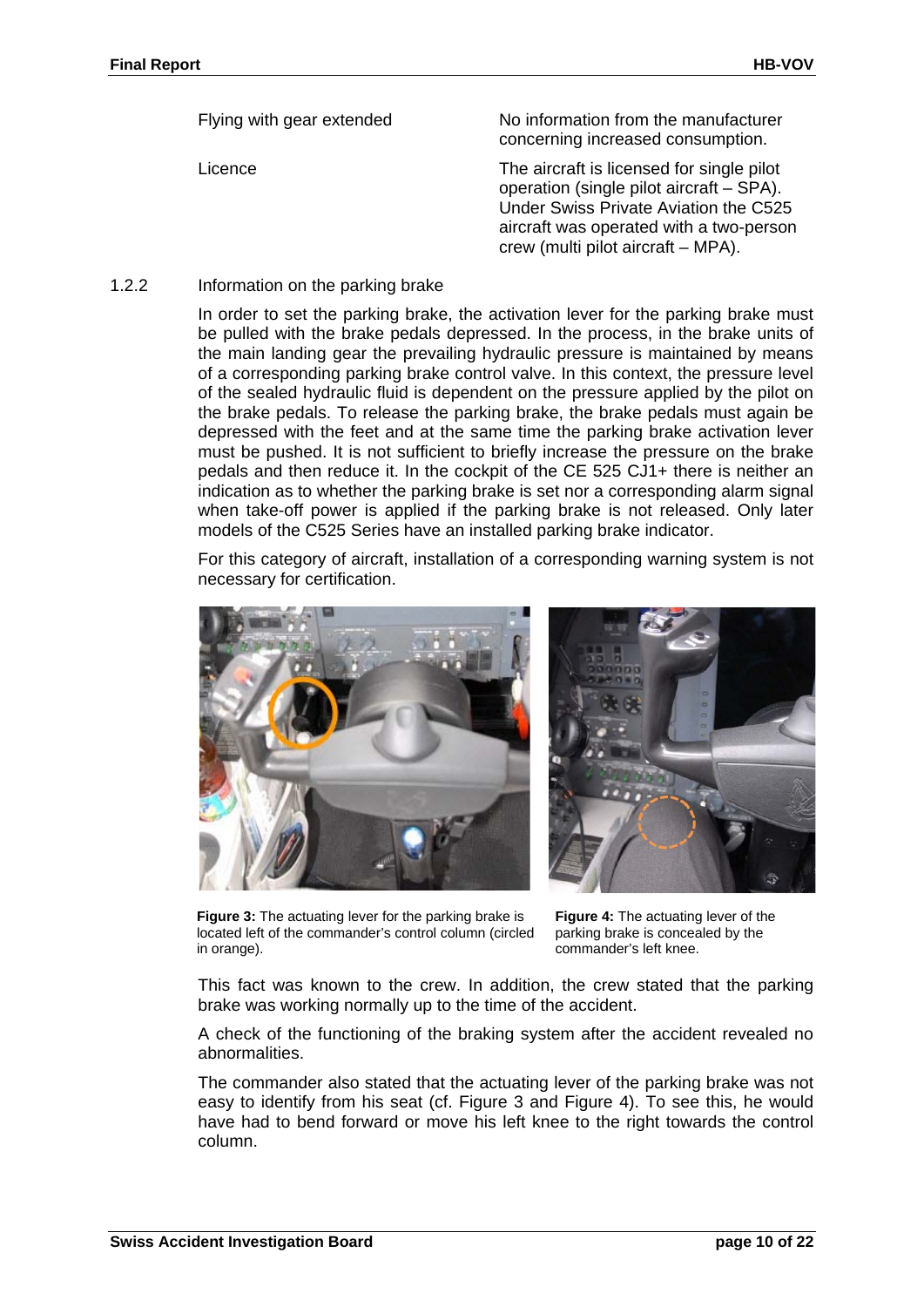The copilot stated the actuating lever of the parking brake was not easy to identify from his seat; he would have had to bend forward and turn his head to the left.

After leaving the stand, during normal operation the parking brake is no longer mentioned as a checklist point in the Swiss Private Aviation normal checklist.

1.2.3 Similar incidents

The manufacturer of the aircraft stated that in the years from 1997 to 2011, to its knowledge a total of eleven incidents occurred involving take-offs with the parking brake set.

1.2.4 Information on calculation of take-off performance

The necessary take-off distance (runway length) for a specific take-off mass (aircraft mass) is dependent on the aerodrome's elevation above mean sea level (AMSL), the outside temperature, the atmospheric pressure, the wind, and the runway surface (dry, wet or contaminated).

For operation, the following speeds are significant:

• Decision speed  $(V_1)$ 

If one engine fails at this speed, the aircraft is able either to continue the takeoff with a safe climb or abort the take-off and come to a standstill on the runway.

- Rotation speed  $(V_R)$ This is the speed at which rotation is started.
- Take-off safety speed  $(V_2)$ This speed quarantees a safe climb with one engine failed at  $V_1$ . It is 20% above the stall speed.

#### 1.2.4.1 Calculation according to Performance Guru

The day before, the crew carried out the required calculation of mass and centre of gravity, as well as the take-off performance using the "Performance Guru" software (version 2.0). The latter in particular provides information to the crew on the maximum possible take-off mass and the climbing procedure in the event of an engine failure. These details were always printed out and kept for comparison with the aircraft-side performance calculation (cf. chapter 1.2.4.2)

The basis of the calculation for the take-off on runway 07, with a take-off run available (TORA) of 328[1](#page-10-0) ft (1000 m) $^{\rm 1}$  read as follows:

| Aerodrome elevation:        | 1411 ft AMSL              |
|-----------------------------|---------------------------|
| Runway surface:             | Dry                       |
| Actual take-off mass (ATOM) | 9695 lb (approx. 4398 kg) |
| Outside air temperature:    | 6 °C                      |
| Atmospheric pressure QNH:   | 1001 hPa                  |
| Wind speed:                 | No wind                   |
| Position of flaps:          | 15 degrees                |
| De-icing system:            | ∩ff                       |

<span id="page-10-0"></span> $1$  The TORA cited in the Swiss aeronautical information publication (AIP) for runway 07 is 980 m.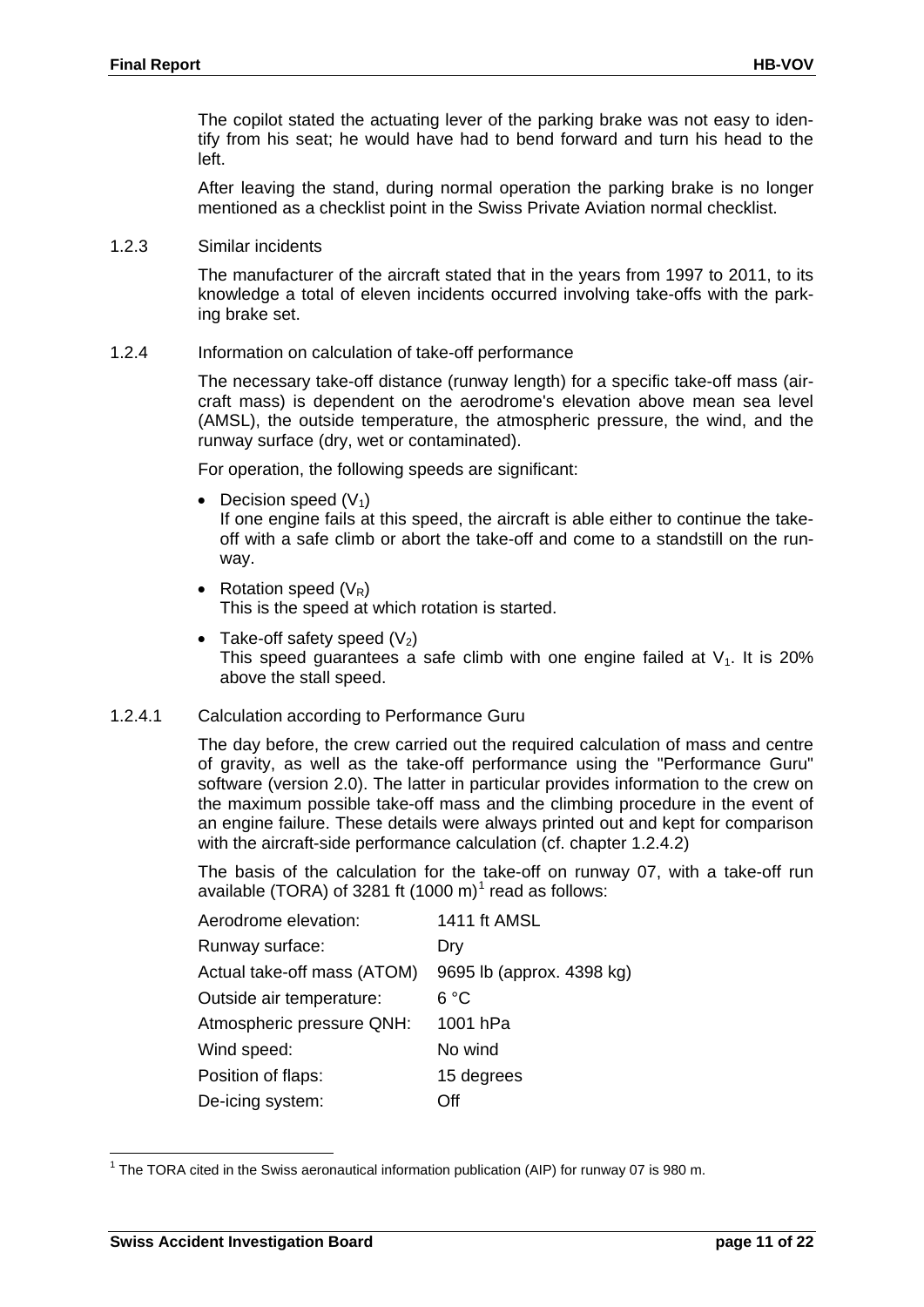The values of the critical speeds critical for take-off on runway 07 were output by the software as follows:

- Decision speed  $V_1$  = 95 kt
- Rotation speed  $V_R = 99$  kt
- Take-off safety speed  $V_2$  = 106 kt

The maximum possible take-off mass (MTOM) given the available take-off performance was shown as 10 520 lb (approx. 4772 kg).

With an identical basis for calculation, but with the de-icing system switched on, the result is an MTOM of 10 246 lb (approx. 4651 kg).

However, other data, in particular the available distance after an aborted take-off compared to the total accelerate stop distance required (ASDR), is not provided by the software.

Nor can corresponding information from the manufacturer be consulted in the aircraft flight manual (AFM).

#### 1.2.4.2 Calculation using the flight management system

The actual performance calculation relevant to the take-off was made in the flight management system (FMS) for dry and wet runways. After the take-off runway, take-off mass, take-off configuration, wind conditions, outside pressure and temperature have been entered, a take-off field length and critical speeds are calculated, taking obstacles into account. The take-off field length is shown in metres, includes the necessary safety reserves for the take-off and covers the cases of both an engine failure after  $V_1$  and an aborted take-off before  $V_1$ . Usually, this calculation is carried out by the PF after starting the engines, but before leaving the stand, on the basis of the current weather conditions.

In the course of the investigation, the calculation of the take-off performance was performed again using the FMS of the aircraft involved in the accident, HB-VOV, taking into account the following details.

| Aerodrome elevation:        | 1411 ft AMSL              |
|-----------------------------|---------------------------|
| Runway surface:             | Dry                       |
| Actual take-off mass (ATOM) | 9695 lb (approx. 4398 kg) |
| Outside air temperature:    | 2 °C                      |
| Atmospheric pressure QNH:   | 999 hPa                   |
| Wind speed:                 | No wind                   |
| Position of flaps:          | 15 degrees                |
| De-icing system:            | ้ )n                      |
|                             |                           |

The resulting speeds were as follows:

- Decision speed  $V_1$  = 96 kt
- Rotation speed  $V_R = 99$  kt
- Take-off safety speed  $V_2$  = 106 kt

The calculated take-off field length is = 2808 ft (856 m).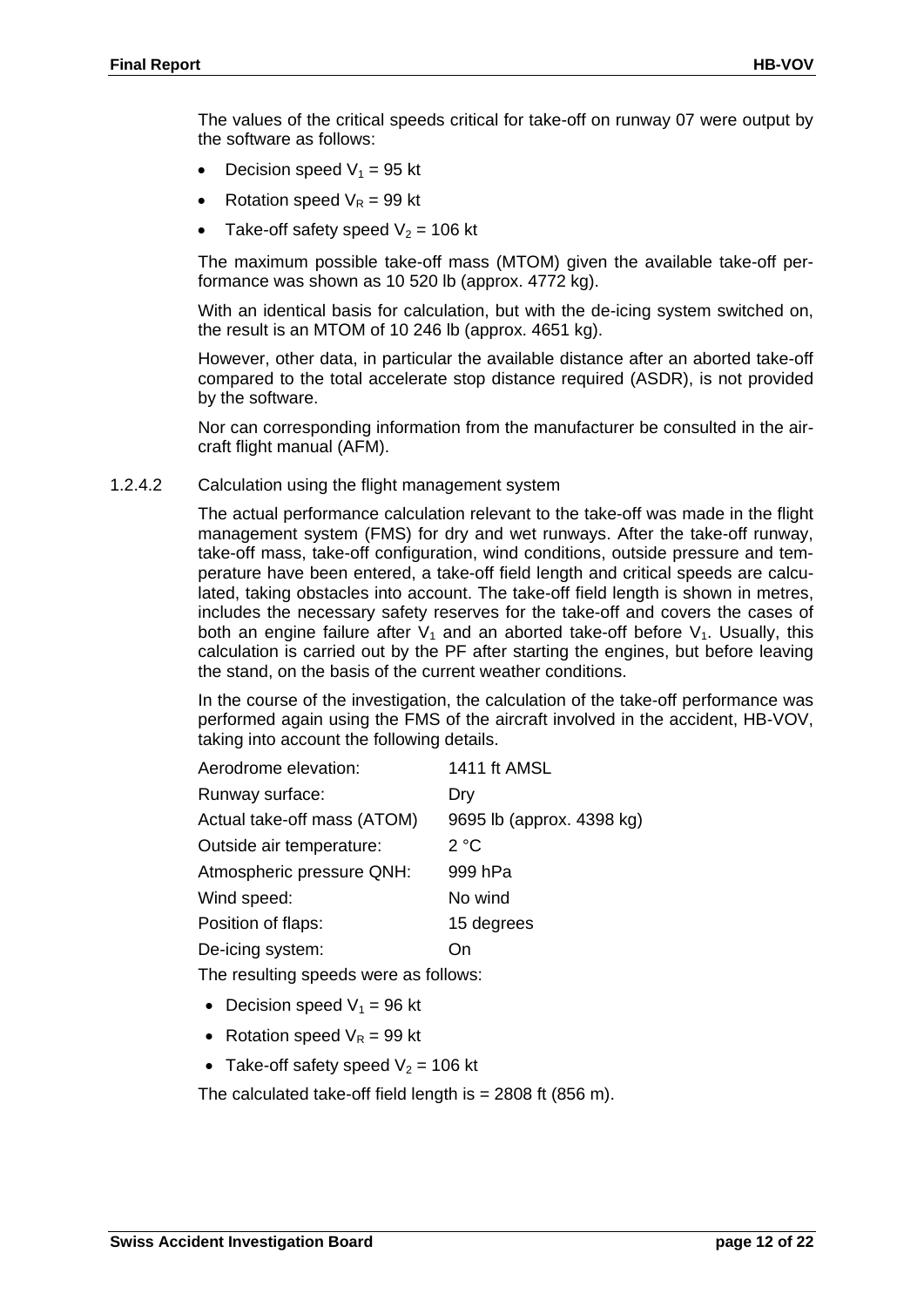#### **1.3 Meteorological information**

#### 1.3.1 General

The information in chapter [1.3.2](#page-12-0) to [1.3.4](#page-12-1) was provided by MeteoSwiss and translated from German.

#### <span id="page-12-0"></span>1.3.2 General meteorological situation

An extensive area of low pressure extended over western and central Europe. With south-westerly winds at high altitudes, humid air was being conveyed towards the south side of the Alps in particular. Over the Swiss Plateau there was extensive cover of fog or high-altitude fog, which only cleared towards mid-day.

#### 1.3.3 Weather report for Grenchen regional airport

In the period from 07:20 UTC to the accident, the following aerodrome routine meteorological report (METAR) were in effect for Grenchen regional airport:

*LSZG 160720 07002KT 0200 FG VV002 02/02 Q0999 NOSIG=*

*LSZG 160750 08006KT 0300 -RA VV002 02/02 Q0999 NOSIG=*

In clear text, this means:

On 16 February 2011, shortly before the 07:50 UTC issue time of the aerodrome weather report, the following weather conditions were observed at Grenchen regional airport:

| Wind                      | From 080 degrees at 6 kt                                                                               |
|---------------------------|--------------------------------------------------------------------------------------------------------|
| Meteorological visibility | 300 <sub>m</sub>                                                                                       |
| Weather:                  | Light rain                                                                                             |
| Cloud                     | Vertical visibility 200 ft above ground                                                                |
| Temperature               | 02 °C                                                                                                  |
| Dewpoint                  | 02 °C                                                                                                  |
| Atmospheric pressure:     | 999 hPa, pressure reduced to sea level, calculated<br>using the values of the ICAO standard atmosphere |
| Land weather forecast     | In the two hours following the weather observation,<br>no significant changes are expected.            |

#### <span id="page-12-1"></span>1.3.4 Weather at the site of the accident

On the basis of the information listed, it is possible to conclude that the following weather conditions prevailed at the time and location of the accident:

| Cloud:               | Vertical visibility 200 ft AGL                             |
|----------------------|------------------------------------------------------------|
| Weather:             | Fog, light precipitation possible                          |
| Visibility           | Approximately 300 m                                        |
| Wind                 | North-east variable at 5 kt                                |
| Temperature          | 02 °C                                                      |
| Dewpoint             | 02 °C                                                      |
| Atmospheric pressure | QNH LSZG 0999 hPa, QNH LSZH 0999 hPa, QNH<br>LSGG 0998 hPa |
| Hazards              | Poor visibility conditions due to fog                      |
|                      |                                                            |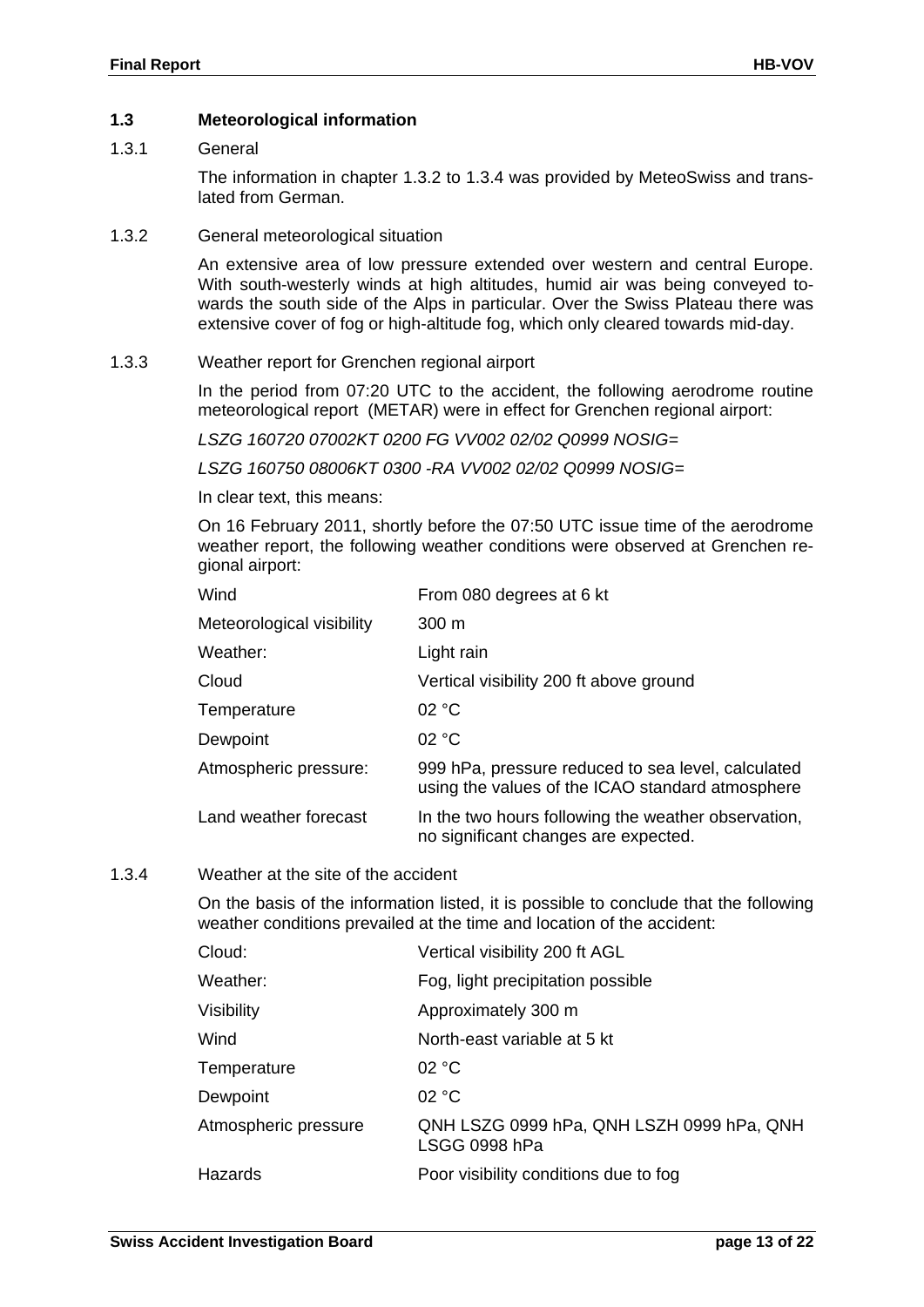#### **1.4 Operational aspects**

<span id="page-13-0"></span>1.4.1 Ownership, operator and operating procedures

The Citation C525 aircraft was the property of Mathys Aviation at the time of the accident. Since 2010, the aircraft had been listed in the air operator certificate (AOC) of Swiss Private Aviation. An aircraft management and charter agreement between the owner and operator regulated the operation of the C525.

In the context of a list of beneficiaries, which was part of this contract in the form of an appendix (Appendix C - Mathys Beneficiaries), private flights were also conducted. The planned flight from Grenchen to Newquay Cornwall was a ferry flight to such a private flight.

All flights were carried out according to standard operating procedures (SOP). In a Swiss Private Aviation internal bulletin, dated 8 January 2010, it was stated that because of the short and narrow runway at Grenchen, all arrivals and departures were allowed to take place only in the context of private flights. This directive refers to the section in the Operating Manual (OM) A, 8.7.11 - Private Flight, in which deviations from the SOP are explicitly stated. Special restrictions were issued for the approach at Grenchen, for example a reduced landing safety factor for landing distance calculations of 1.25. Furthermore the bulletin also states that take-off and landing may be carried out only by the commander.

When Mathys Aviation was operating under the AOC of TAG Aviation, copilots were also permitted to carry out take-offs from Grenchen.

#### 1.4.2 Additional information on the pilots

The crew of HB-VOV was employed by Mathys Aviation. With the entry into the AOC of Swiss Private Aviation, both pilots, after successfully completing an assessment and a so-called change of operator course, were flying on behalf of Swiss Private Aviation. Within this period neither the commander nor the copilot attracted negative attention in any way. Both provided good service during this period and were well qualified.

On the basis of the regulations in effect at the time of the accident, the commander was deployed only on private flights at Swiss Private Aviation because of his age. Nevertheless, he still had to undergo all annual and operationally relevant checks to maintain his licence. He stated that he had made several hundred take-offs from Grenchen on the C525 aircraft.

Before joining Swiss Private Aviation, the copilot had successfully completed training as a commander under TAG Aviation, the former AOC holder for commercial flights. Within the framework of private flights, he was also deployed as PIC at that time. Owing to a lack of total flying hours, however, he was deployed as a copilot in the flight operations of Swiss Private Aviation. He stated that he had made approximately 200 take-offs from Grenchen on the C525 aircraft.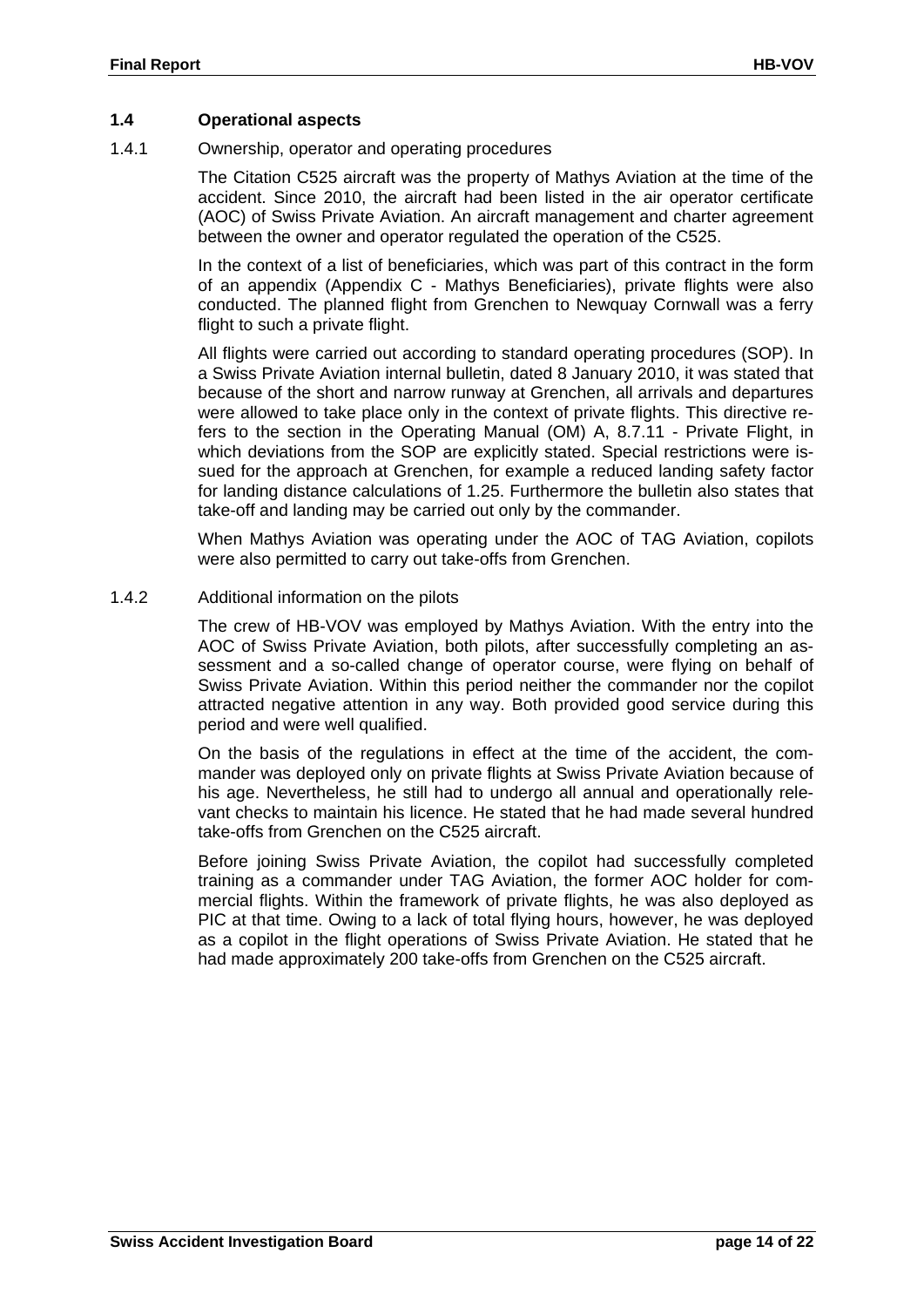#### **2 Analysis**

#### **2.1 Technical aspects**

#### 2.1.1 General

There is no evidence of the existence of any technical defects or limitations which could have caused or influenced the accident.

#### 2.1.2 Parking brake

As stated in chapter 1.2.2, the effect of the parking brake is dependent on the pressure of the sealed hydraulic fluid; this in turn is dependent on the force with which the pilot depresses the brake pedals when setting the parking brake. If this pressure is only moderate, it is possible that the aircraft can be kept at a standstill by the parking brake when the engines are at idle. However, if the engine power is increased, the aircraft can start to roll and even take off. According to the manufacturer, several incidents of this type have occurred in the past.

The fact that the visibility of the actuating lever for the parking brake was reportedly difficult for both crew members to see, together with the absence of a warning if a take-off is initiated with the parking brake set, led in the present case to the fact that the set parking brake remained unnoticed during the take-off roll.

In addition, the checklist for the operation of the aircraft does not prescribe a parking brake check at the beginning of the take-off roll.

#### **2.2 Human and operational aspects**

#### 2.2.1 Calculation of take-off performance

According to the crew's statement, the de-icing system was switched on from the outset until the climb check was completed. The previous day's calculation of take-off performance using Performance Guru, however, was performed without including the de-icing system. In a comparison of the two results concerning the relevant speeds  $(V_1, V_R, V_2)$ , no substantial differences can be determined. Also, the maximum take-off mass (MTOM) in the event of an engine failure produces a value only approximately 2.5% lower, due to the loss of performance because of the activated de-icing system. However, in terms of the actual take-off mass (ATOM) of 9695 lb (approx. 4398 kg), which is clearly lower, this error plays a subordinate role.

Neither in the tables on take-off performance from the manufacturer nor in the Performance Guru software is the crew provided with information showing the reserve with which an impending take-off can be carried out. The crew has at its disposal only the information that a take-off is basically possible on a given runway at the specified ATOM. Only a comparison between the specified ATOM and the calculated MTOM allows the crew to draw an indirect conclusion about any existing reserve. However, this cannot be easily expressed in the form of a distance, especially since the MTOM is calculated with reference to a possible engine failure.

From the calculation of the take-off performance using the onboard FMS, the crew is provided with a take-off field length. If this is compared with the available runway length of runway 07 of 980 m published in the AIP, it is apparent that with 124 metres the crew basically had a small safety margin available.

#### 2.2.2 Take-off roll and alternate landing

The crew stated that on taxiing onto the runway they ensured, using backtrack, that they had the maximum runway length available for the subsequent take-off.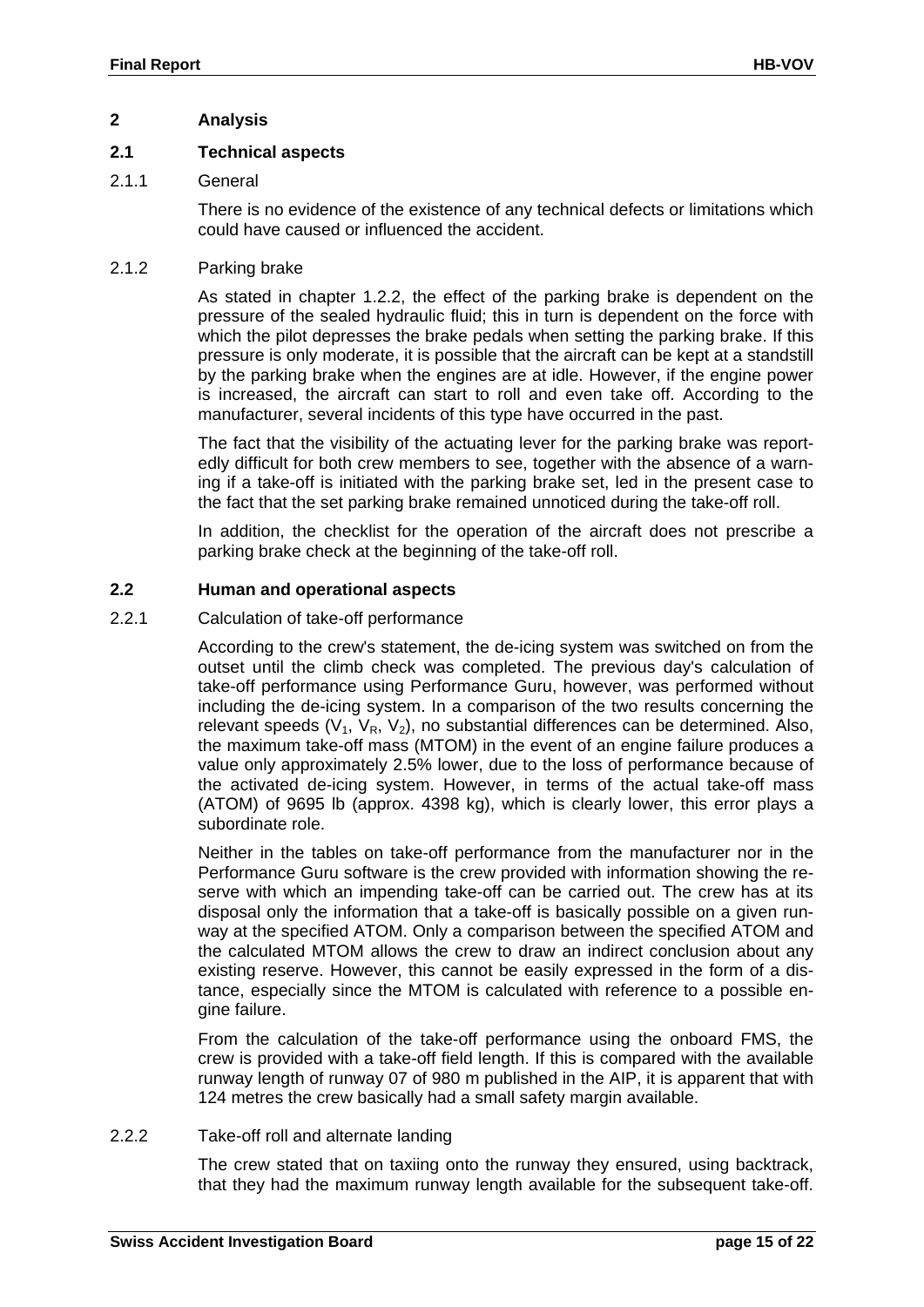For the same reason, in the present case they did not manoeuvre the aircraft exactly onto the runway centerline. This behaviour was safety-conscious and allows the conclusion that the crew were clear, from a large number of take-offs from Grenchen, that on take-off with a C525 on this short runway they had basically only a little reserve available.

From experience, both crew members had a concept of the acceleration behaviour of HB-VOV. They were also acquainted with the area of the runway at which the aircraft would typically reach rotation speed  $(V_R)$ , i.e. when it would lift off from the runway.

The take-off roll represents a time-critical phase of the flight, during which a comprehensive assessment of the situation is not possible on the basis of the dynamics. For this reason, decision-making criteria and corresponding procedures in the sense of reserved decisions for specific scenarios are defined before take-off. In particular on a take-off on a relatively short runway, preconceived decisions and thus the willingness to abort take-off roll early at the merest hint of a failure or adverse affect is essential. In the present case, both the commander and the copilot sensed a lower than usual acceleration at the beginning of the take-off roll. Obviously the awareness was missing that a lower acceleration can lead to endangerment on the short runway in Grenchen. The crew let it by checking the engine parameters, which were normal and continued the take-off. This behaviour shows that a limited awareness over the total situation existed and at the same time the capability for analysis and for fallback to predetermined pattern of action being necessary in time critical situations was missing.

HB-VOV reached a speed of 80 kt before taxiway ECHO 1 (cf. [Annex 1\)](#page-21-0), i.e. somewhat later than usual, as the crew stated. The acceleration was lower than usual as a result of the parking brake being set. Whether take-off abortion to a complete standstill of the aircraft before the end of the runway at this point in time would have been possible, cannot be determined with certainty.

The fact that the nose of the aircraft did not lift at rotation speed  $(V_R)$  is attributable to the fact that an additional pitch down moment existed because of the set parking brake.

Only at a lower frictional resistance in the adjacent meadow would the down force on the deflected elevator have been sufficient to lift the nose gear, enabling HB-VOV finally to lift off from the ground.

The commander's decision not to abort the take-off roll on overshooting the end of runway 07 but to continue in the hope that HB-VOV could still lift off was taken intuitively.

Based on the severe damage of the aircraft and the marks at the end of the runway it can be concluded, that the take-off was successful only by chance and could have lead just as well into a catastrophe.

The crew then decided not to continue the flight to the original destination but to divert to Zurich airport with the landing gear extended. This decision was logical, as this would put long runways at the crew's disposal. Even if they had no information on extra consumption from the manufacturer, the crew undoubtedly had sufficient fuel on board to make this flight.

The crew subsequently decided not to declare an emergency on the basis of the landing gear indicators in the cockpit. They also decided not to accept the offered higher landing priority in Zurich. Apparently the crew paid to little attention to the fact that the aircraft got hit while overrunning the runway-end and crossing the adjacent stream bed and thereafter the landing gear could not be retracted.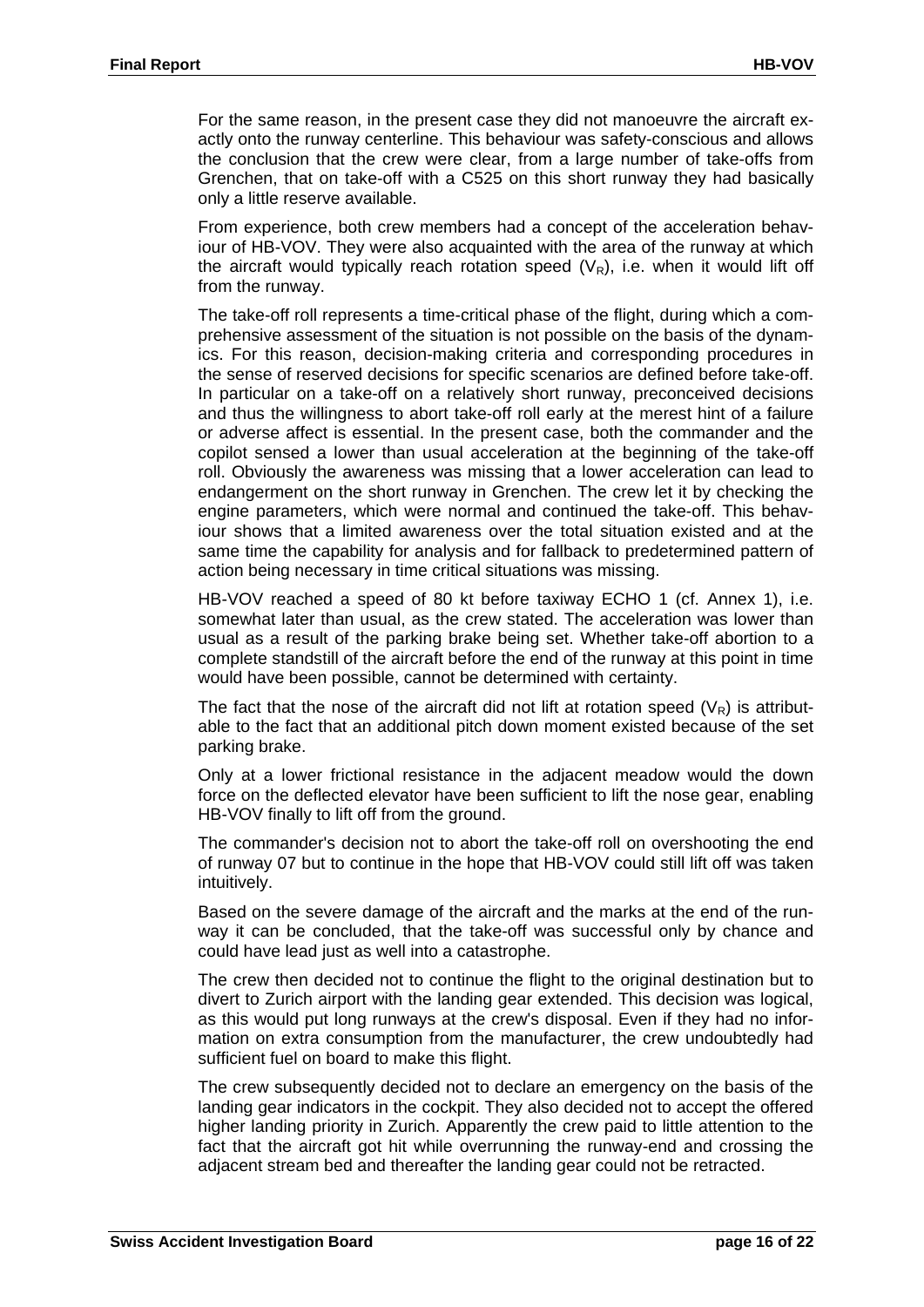#### 2.2.3 Operating procedures

In a so-called low-visibility take-off (LVTO), with visibility below 400 m in particular on short and narrow runways, a take-off represents a demanding task for a pilot, regardless of the aircraft type. The fact that in such a situation the crew member with less overall flying experience performs the take-off as PF unnecessarily increases the risk.

On take-off from Grenchen, the commander set the parking brake after reaching the take-off position and after receiving take-off clearance handed over control to the copilot. It seems reasonable to assume that on handing over control to the copilot the commander was no longer aware of the set parking brake. Possibly also the delay due to the runway inspection may have played a part in this.

As the present case shows, the decision ultimately lies with the commander, particularly in time-critical, unclear situations. Regardless of the bulletin dated 8 January 2010, according to which the copilot was no longer authorised to take off from Grenchen as PF, it appears from the safety viewpoint to be appropriate that in this situation the crew member with the greater overall flying experience should perform the take-off as PF. Consequently, the crew's deviation from a safetyrelated division of work made a significant contribution to the origin of this accident.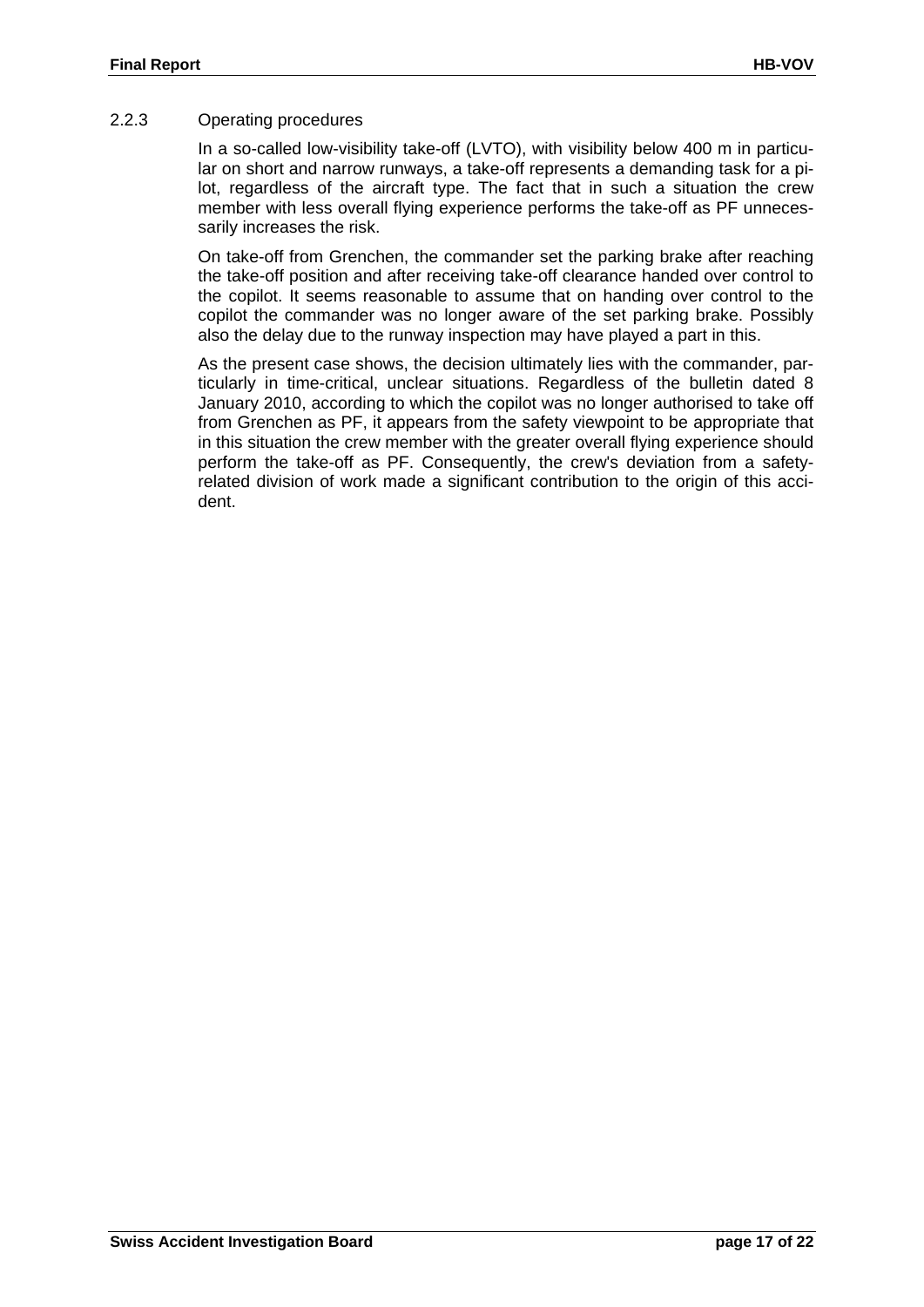#### **3 Conclusions**

#### **3.1 Findings**

#### 3.1.1 Aircraft

- The aircraft was licensed for IFR and VFR operation.
- The aircraft was licensed for a low-visibility take-off (LVTO) with at least 150 m visibility.
- The mass and centre of gravity of the aircraft were within the permitted limits.
- The aircraft exhibited no technical defects or limitations which may have affected or caused the accident.
- The checklist for the operation of the aircraft does not prescribe a parking brake check at the beginning of the take-off roll.

#### 3.1.2 Crew

- The crew were in possession of the necessary licences for the flight.
- There are no indications of any of the crew suffering health problems during the flight involved in the accident.
- 3.1.3 History of the flight
	- The crew received clearance to take off from runway 07 after a request to Grenchen aerodrome control (tower).
	- The aircraft left the "white alpha" stand at 08:48 LT.
	- The de-icing system was activated from the time the aircraft left the stand until executing the climb check.
	- Due to the low visibility, a runway inspection was initiated by the air traffic control officer (ATCO).
	- At 08:51 LT the crew received clearance to line up on runway 07.
	- The commander taxied the aircraft onto runway 07 and initially turned to the west, in order to have the maximum runway length available for the subsequent take-off (backtrack).
	- At 08:53:43 LT the crew of HB-VOV received take-off clearance: *"Hotel Oscar Victor, wind zero six zero degrees six knots, runway zero seven, cleared for take-off"*.
	- The crew carried out a standing take-off.
	- During the take-off roll the crew noticed a slower acceleration than usual.
	- HB-VOV reached a speed of 80 kt before taxiway ECHO 1 (cf. [Annex 1\)](#page-21-0).
	- On attaining rotation speed  $(V_R)$  the crew was initially unable to lift the aircraft's nose due to the pitch down moment and rotate the aircraft.
	- On overshooting the end of runway 07, the right main landing gear of HB-VOV struck an end-of-runway light.
	- HB-VOV rolled onto the adjacent meadow and completed a rolling distance of more than 100 metres before it finally lifted off.
	- During the climb, the crew realised that the parking brake was still set.
	- The crew retracted the gear, but the red warning light did not go out.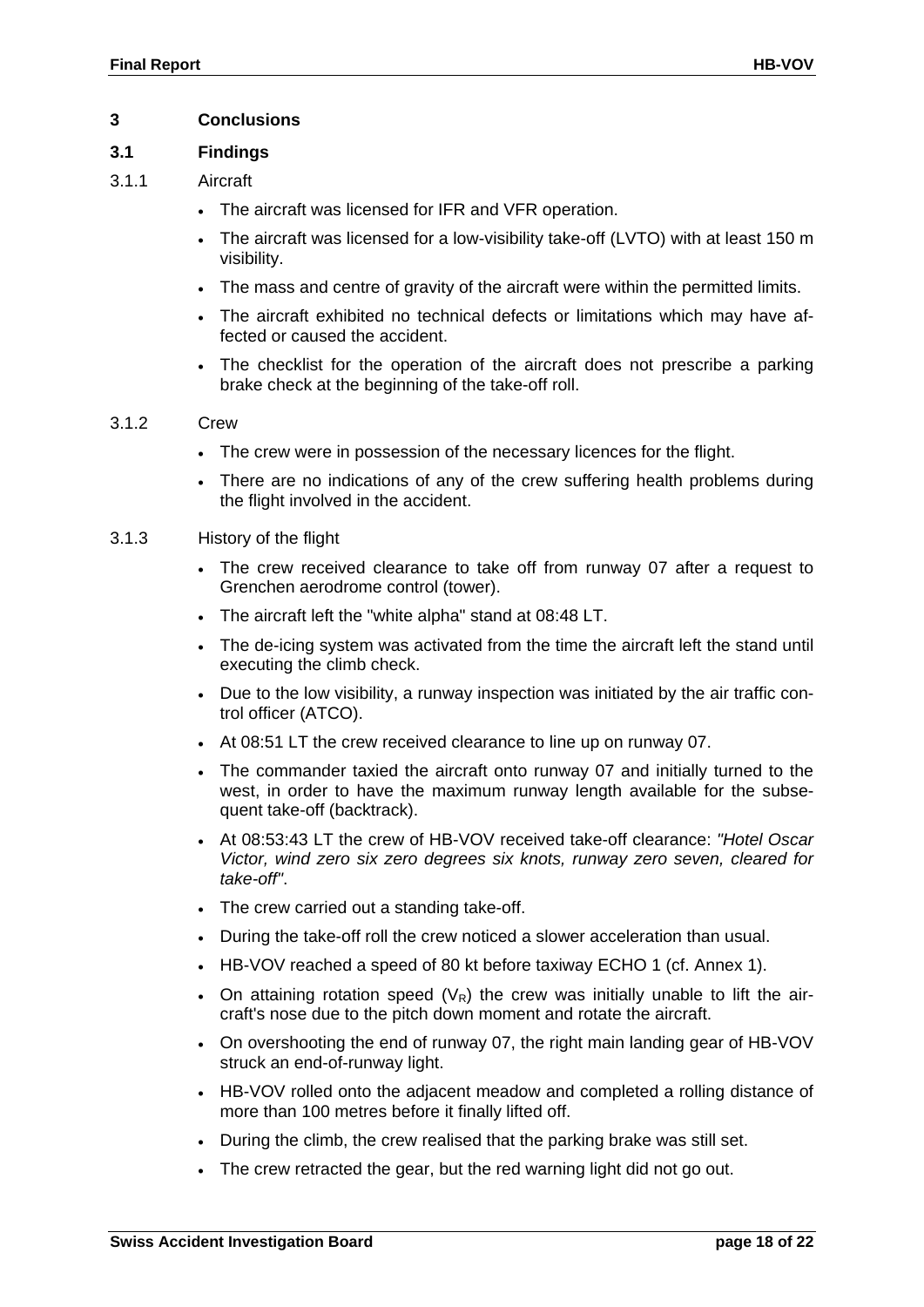- The crew then extended the gear again and the landing gear indicators indicated green again.
- The crew subsequently decided to make an alternate landing at Zurich airport.
- Without declaring an emergency and refusing higher landing priority, the crew made an approach on runway 14 and after an uneventful landing taxied directly to the stand on the apron near the general aviation centre (GAC).
- On the aircraft, structural damage was found in the area of the nose gear and main gear, as well as on both rear wing spars. Also, a certain asymmetry was determined in relation to the dimensions of the aircraft.
- 3.1.4 General conditions
	- At the time of the accident, fog prevailed, with low visibility of approximately 300 metres.
	- The TORA cited in the Swiss aeronautical information publication (AIP) for runway 07 is 980 m.
	- The take-off roll calculation carried out using the flight management system (FMS) resulted in take-off field length of 856 metres.

#### **3.2 Causes**

The accident is attributable to a collision with obstacles beyond the end of the runway, because the aircraft did not achieve the expected acceleration during the take-off roll and because the take-off roll was nevertheless continued.

The following causal factors were identified:

- reduced acceleration of the aircraft during take-off because of the set parking brake.
- the missing decision of the crew to respond to the reduced acceleration by aborting the take-off.

The fact that the aircraft had no warning device to indicate a set parking brake when the take-off roll is initiated contributed to the accident.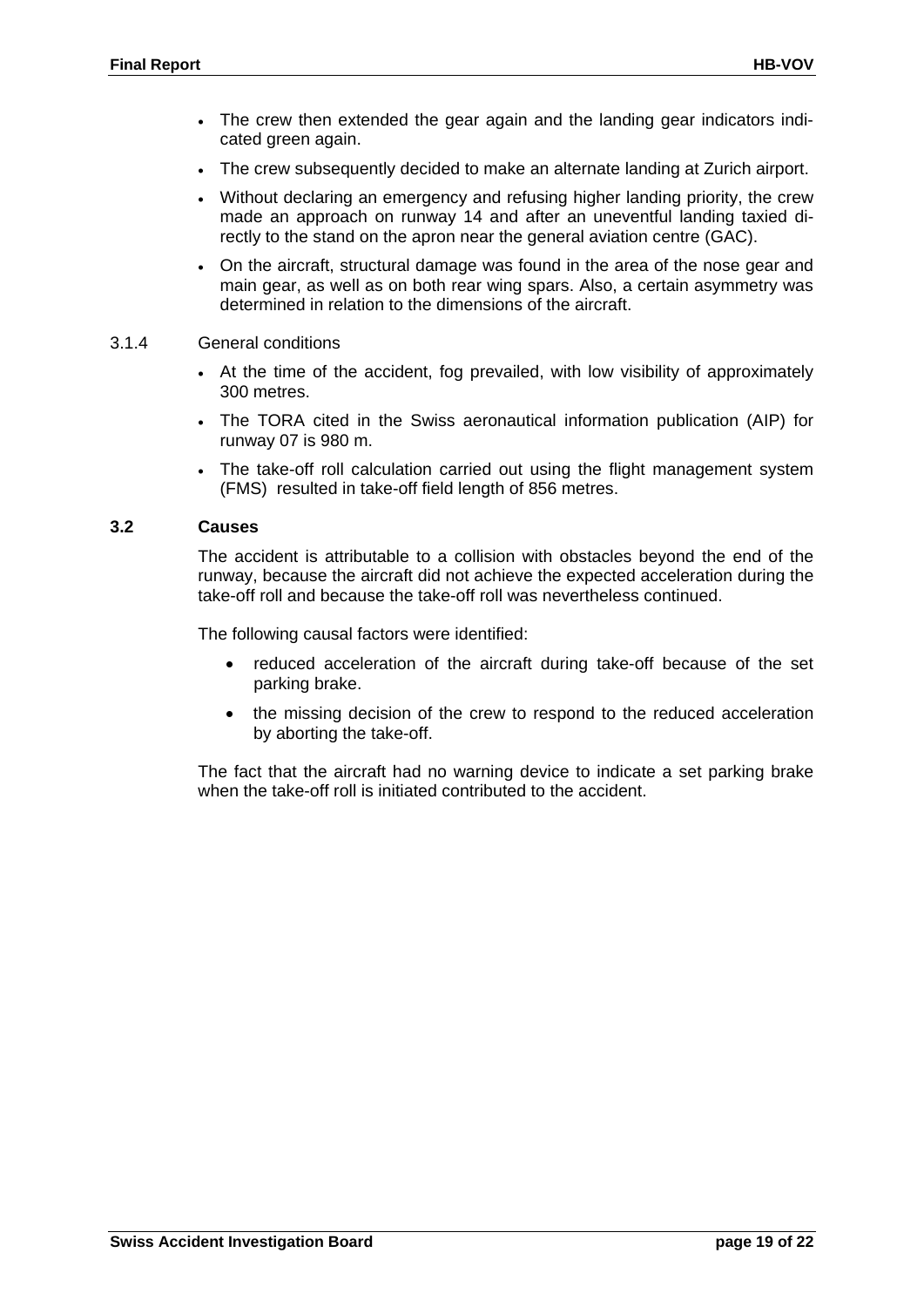#### **4 Safety recommendations and measures taken since the accident**

According to the provisions of Annex 13 of the ICAO, all safety recommendations listed in this report are intended for the supervisory authority of the competent state, which has to decide on the extent to which these recommendations are to be implemented. Nonetheless, any agency, establishment or individual is invited to strive to improve aviation safety in the spirit of the safety recommendations pronounced.

In the Ordinance on the Investigation of Aircraft Accidents and Serious Incidents (OIAASI), the Swiss legislation provides for the following regulation regarding implementation:

*"Art. 32 Safety recommendations*

*<sup>1</sup>* DETEC, on the basis of the safety recommendations in the SAIB reports and in the foreign reports, addresses implementation orders or recommendations to the FOCA.

*<sup>2</sup>* The FOCA informs DETEC periodically about the implementation of the orders or recommendations pronounced.

*<sup>3</sup>* DETEC informs the SAIB at least twice a year on the state of implementation by the FOCA."

#### **4.1 Safety recommendations**

#### 4.1.1 Safety deficit

On 16 February 2011 a Citation C525 overshot the end of the runway and collided with obstacles during its take-off roll on runway 07 at Grenchen regional airport (LSZG). The accident is attributable to the fact that the expected acceleration during the take-off roll was not achieved because the parking brake was set. The investigation identified the absence of a warning device indicating a set parking brake on initiation of the take-off roll as a contributory factor.

The manufacturer of the aircraft stated that to its knowledge in the years from 1997 to 2011 a total of eleven incidents had occurred involving take-offs with the parking brake set.

#### 4.1.2 Safety recommendation No. 455

*"Das Bundesamt für Zivilluftfahrt (BAZL) bzw. die Europäische Agentur für Flugsicherheit (EASA) sollten zusammen mit der Zulassungsbehörde der Mustergruppe Cessna C525 eine technische Lösung entwickeln, welche die Besatzung beim Einleiten des Startlaufs mit gesetzter Festellbremse warnt."*

[The Federal Office of Civil Aviation (FOCA) and the European Aviation Safety Agency respectively should develop a technical solution together with the licensing authority for the Cessna C525 type, which warns the crew when the take-off roll is initiated with the parking brake set].

#### **4.2 Measures taken since the accident**

The Federal Office of Civil Aviation (FOCA) has prescribed as accompanying measures a minimum visibility of 400 m for small aerodromes with standard instrument departures (SID).

Payerne, 15 April 2013 Swiss Accident Investigation Board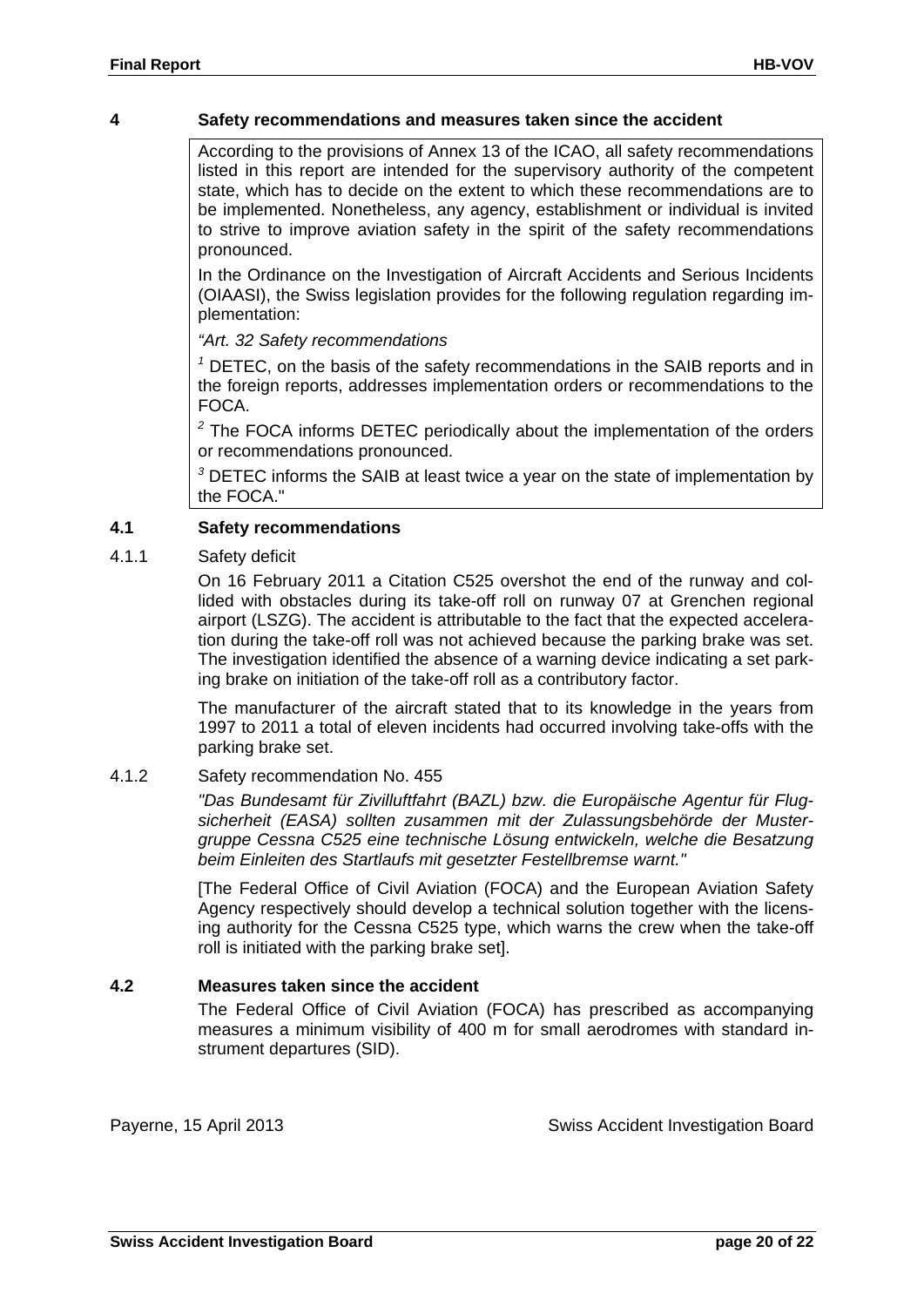*This final report was approved by the management of the Swiss Accident Investigation Board SAIB (Art. 3 para. 4g of the Ordinance on the Organisation of the Swiss Accident Investigation Board of 23 March 2011).*

*Berne, 25 April 2013*